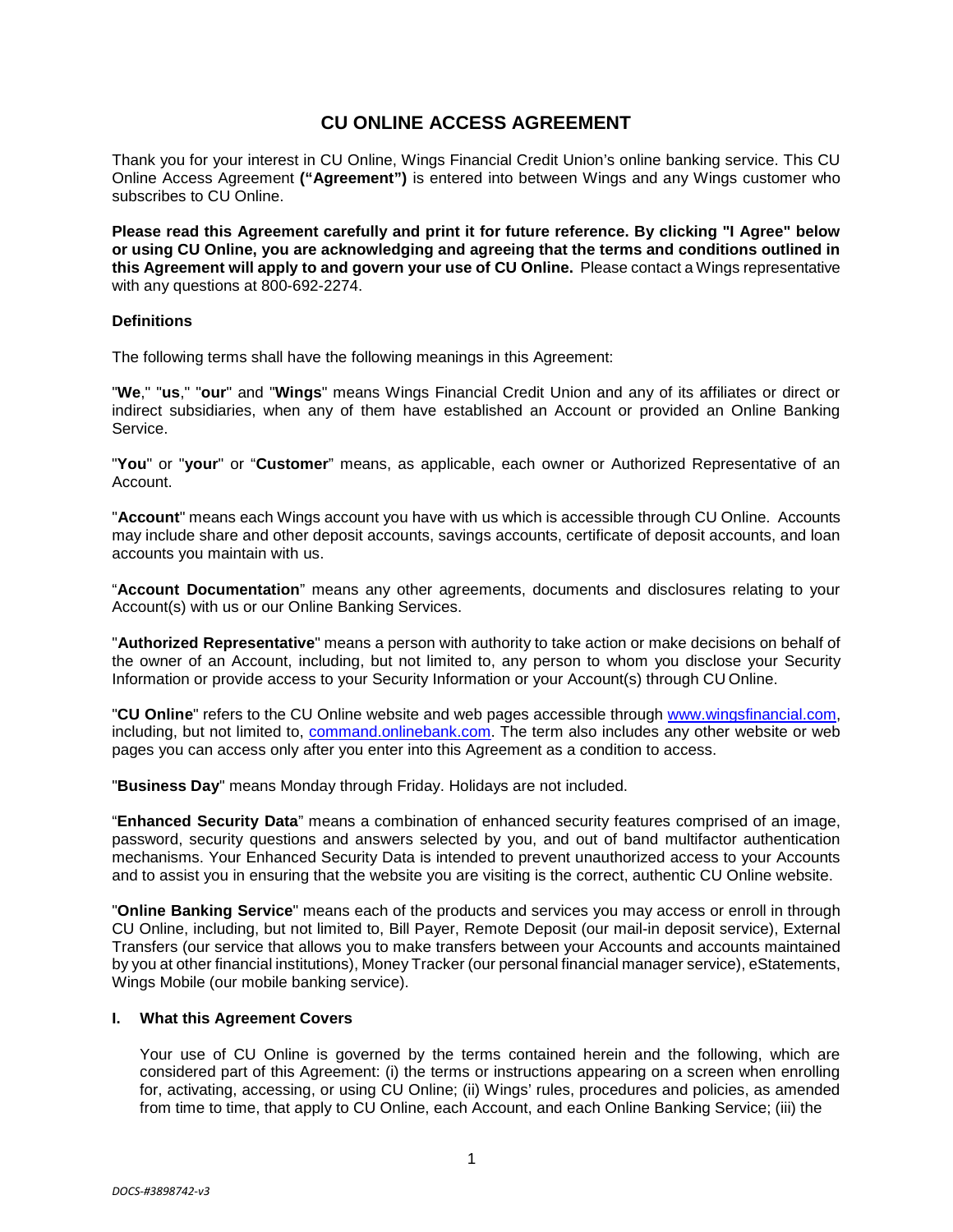then-current rules and regulations of any funds transfer system or payment system used in connection with an Account or Online Banking Service; and (iv) state and federal laws and regulations, as applicable. Each of your Accounts and Online Banking Services will also continue to be subject to any other Account Documentation that applies to it.

## **II. Ownership, Control and Access to Accounts**

## **A. Owners and Authorized Representatives**

- 1. For Account(s) owned by more than one person, each owner individually has the right to provide Wings with instructions, conduct any transaction, make any decision, obtain any information or make any request associated with their Accounts. We may act on the instructions of any owner without having liability to any owner. Please refer to the specific Account Documentation for your Accounts and Online Banking Services for more details.
- 2. You represent and warrant that any Authorized Representative will be acting as your agent and on your behalf, will be bound by this Agreement and any Account Documentation governing the Account, and is fully authorized by you to act based on the rights you delegate to them. An Authorized Representative appointment by one account owner for an Account constitutes an Authorized Representative appointment by all other account owners of that Account.
- 3. So long as an Authorized Representative is appointed as such on an Account, all transactions that such Authorized Representative performs on an Account, including those you did not want or intend, are for all purposes transactions authorized by you. The account owner(s) of the Account are solely responsible for those transactions, and we are not responsible for them. If you notify us that an Authorized Representative is no longer authorized, only transactions that you did not want or intend and that the Authorized Representative performs after we have had a reasonable opportunity to act on your notification will be considered unauthorized transactions. To notify us that you want to terminate an Authorized Representative appointment you must contact us at 800-692-2274 with your notification to remove the Authorized Representative.
- 4. If you authorize an Authorized Representative to initiate fund transfers or other transactions on an Account, then you are also agreeing that for purposes of such transactions initiated through CU Online the Authorized Representative is an "authorized signer" on the Account, subject to the terms of the Account Documentation for your applicable Account. In addition, if you make a person an offline authorized signer on an Account, and that authorized signer enrolls in CU Online on your behalf, we may treat that authorized signer as an Authorized Representative for purposes of this Agreement.
- 5. You agree that you will only appoint Authorized Representatives if we permit you to do so and if we provide a procedure for appointing Authorized Representatives as part of CU Online. You agree that you will follow any Authorized Representative appointment procedure we provide. This provision takes precedence over any conflicting provision in any other Account Documentation you have with us. We may discontinue offering Authorized Representative options or permitting Authorized Representatives to access your Account(s) at any time without prior notice.
- 6. If you are receiving online Authorized Representative authority in an Account from an account owner, you may not further delegate online authority to other persons to view and/or make transactions on that Account. As an Authorized Representative, you are responsible for ensuring that you maintain confidentiality of your Security Information for each Account.
- 7. If you are appointed as an Authorized Representative on an Account, you agree that you will access and use the account in accordance with the authority given to you by the appointing account owner. Each time you access, view, or transact on that Account through CU Online, you represent and warrant to us that your action is authorized by the appointing account owner. If we receive conflicting instructions, or if we believe that an Account's security or our security may be at risk as a result of your being an Authorized Representative, we may in our sole discretion terminate you as an Authorized Representative, or prevent you from being an Authorized Representative, without prior notice to you or any account owner.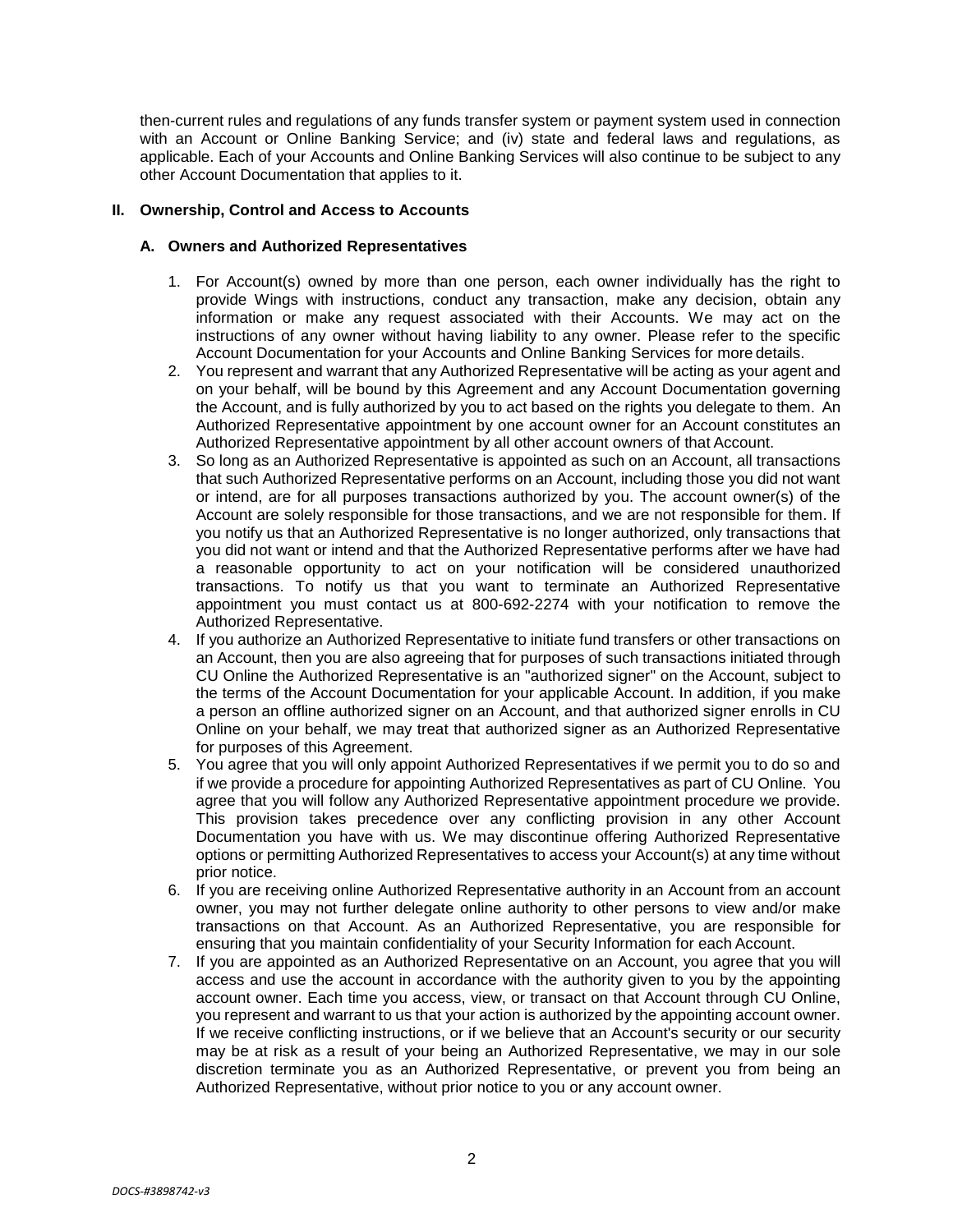8. The authority of an Authorized Representative will terminate: (a) after we are notified by an account owner that the account owner appointing the Authorized Representative ceases to be, as applicable, an owner on the Account, (b) upon our receiving written notice of the death or incapacity of the appointing account owner from a court of competent jurisdiction or from a source that we consider official and reliable, or (c) in our sole discretion if an account owner or Authorized Representative breaches any provision of this Agreement. For termination of authority of an Authorized Representative pursuant to (a) or (b) above, such termination of authority will not be effective until we actually receive the required notice and have had a reasonable opportunity to act on it.

## **B. Accessing Online Banking Services and Accounts; Terminating Access**

## **1. Accessing and Using CU Online**

To access your Accounts and Online Banking Services through CU Online you must have your Wings ID and Enhanced Security Data and the required hardware and software. You must also comply with any other security procedures and policies we may establish from time to time.

Subject to the terms and conditions of this Agreement, you may use CU Online to obtain Online Banking Services and perform authorized transactions in connection with your Accounts, including the following:

- **1.** View, print and download balance and transaction information (in some instances, balance and transaction information may only reflect activity conducted through theclose of the previous Business Day)
- **2.** Transfer funds between your share and other deposit Accounts
- **3.** Make transfers between your Account(s) and account(s) that you maintain atanother financial institution through our External Transfer service
- **4.** Make payments out of your share and other deposit Accounts to your loan Accounts
- **5.** Advance funds out of your revolving loan Accounts to your share and otherdeposit **Accounts**
- **6.** Originate stop payments on issued checks
- **7.** Reorder checks
- **8.** View, print and download Account statements from your current and previous statements (available only to customers who have signed up for eStatements through CU Online; Adobe Acrobat Reader version 4.0 or higher is required to view statements – available a[t](http://www.adobe.com/) [www.Adobe.com\)](http://www.adobe.com/)
- **9.** View, print and download images of paid checks drawn on your Accounts
- **10.** Sign up for eStatements
- **11.** Initiate bill payments through our Bill Payer service
- **12.** Initiate mail-in deposits through our Remote Deposit service
- **13.** Manage your personal finances through our Money Tracker service
- **14.** Enroll for Wings Mobile

To activate eStatements, the External Transfer service, the Bill Payer service, the Remote Deposit service, the Money Tracker service, and/or Wings Mobile, you must separately enroll for each service through CU Online. Your use of such services will constitute your acceptance to the terms and conditions that apply to these services. For additional information about these services, including any fees that may apply, please click on the links for these services available through CU Online.

The types of Online Banking Services we currently offer through CU Online are detailed on our CU Online website. We may, from time to time in our sole discretion, introduce new features and Online Banking Services through CU Online or remove features or Online Banking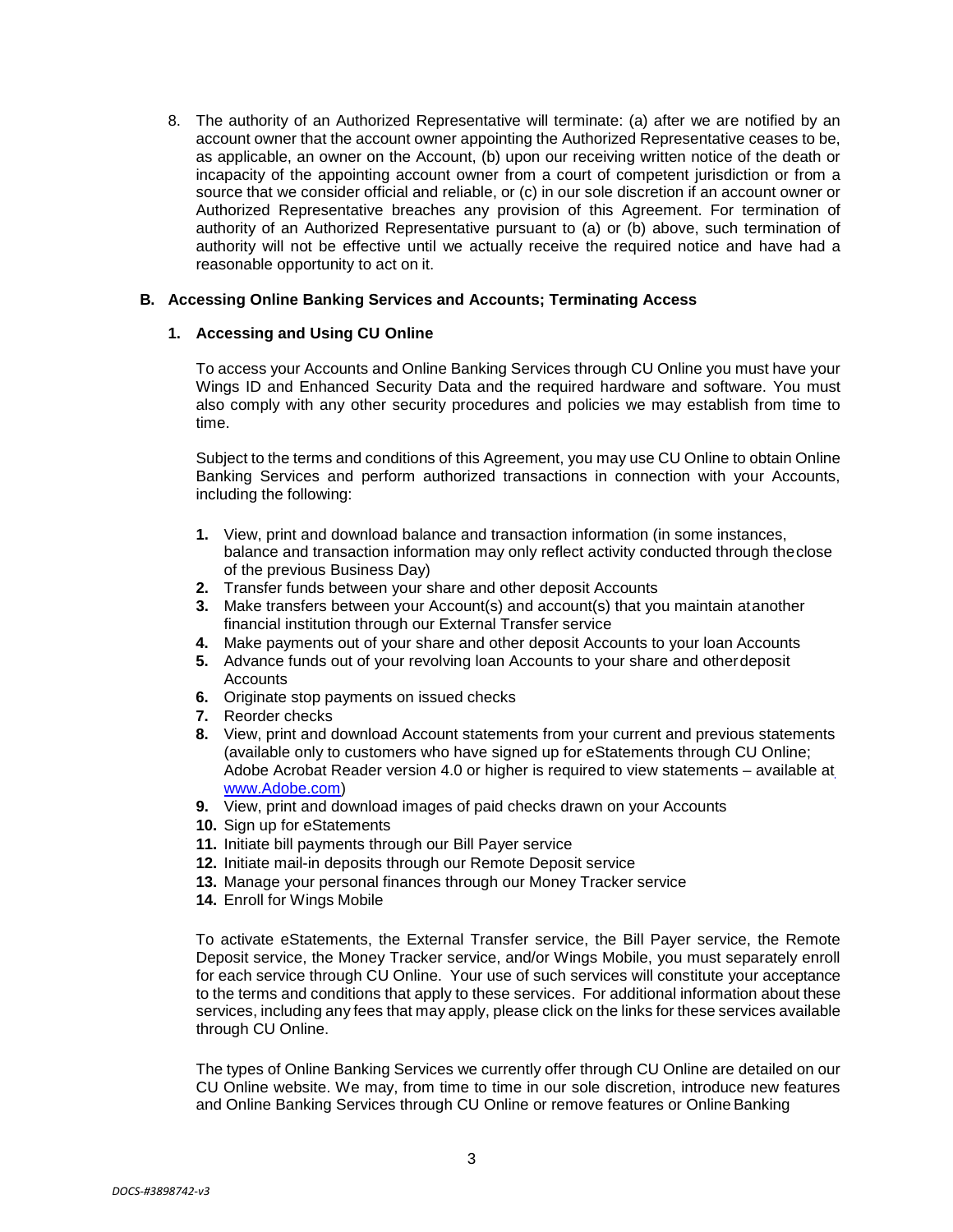Services from CU Online. We will update CU Online and this Agreement accordingly upon any change in features available through CU Online.

## **2. System Availability**

Subject to the terms of this Agreement, you will generally be able to access your Accounts and our Online Banking Services through CU Online 7 days a week, 24 hours a day. At certain times, CU Online may not be available due to system maintenance or circumstances beyond our control. We do not specifically warrant that CU Online will be available at all times. During times when CU Online is not available, you may be able to obtain information about your Accounts by calling our CU PAL telephone banking service at 888-692-8725, using one of our automated teller machines ("**ATM**"), or visiting a Wings branch location in your area during normal business hours.

## **3. Hardware and Software Requirements**

To use CU Online, you will need Internet access and an Internet browser that supports Secure Sockets Layer with 128-bit encryption. A listing of the browser versions that we currently support is listed on our website. You are responsible for any defect, malfunction or interruption in service or security due to hardware failure, your choice of Internet service provider, or your choice of systems and computer services.

By executing this Agreement you agree and acknowledge that you are solely responsible for acquiring and maintaining the computer, computer equipment, and other electronic devices necessary to access CU Online. You also acknowledge and agree that you are responsible for all related costs associated with accessing CU Online.

## **4. Suspension or Termination of Access to CU Online**

This Agreement will be in effect from the date your enrollment in CU Online is submitted by you and accepted by us and at all times while you are using CU Online or any Online Banking Service. Unless otherwise required by applicable law, either you or we may terminate this Agreement and/or your access to any Online Banking Service through CU Online, in whole or in part, at any time without notice except as required by law. The termination of this Agreement will not terminate your obligations or our rights arising under this Agreement before such termination. All applicable provisions of this Agreement will survive termination by either you or us, including, without limitation, provisions related to intellectual property, warranty disclaimers, limitations of liability, indemnification, and the miscellaneous provisions.

## **a. Suspension or Termination by Us**

If you violate any terms of this Agreement or any other Account Documentation you have with us, you agree that we may suspend or terminate your access to CU Online. We further reserve the right to deny access to CU Online, or to deny the processing of requested transactions initiated through CU Online, in order to maintain or restore security to CU Online and our systems, *e.g.*, if we reasonably believe there may be a high level of risk associated with your Account(s). We may also do so if we reasonably believe your Security Information has been or may be compromised or is being used or may be used by an unauthorized person(s). Also, if you do not use CU Online for a period of twelve (12) consecutive months, we may, in our discretion, terminate your access without prior notice to you.

- **b. Termination By Your Own Choice:** If you close all of your Account(s), we will suspend or terminate your access to CU Online without prior notice to you.
- **c. Reinstatement of Online Access.** Access to CU Online, in whole or in part, may be reinstated by us, at our discretion, at any time. If reinstated, the then current terms of this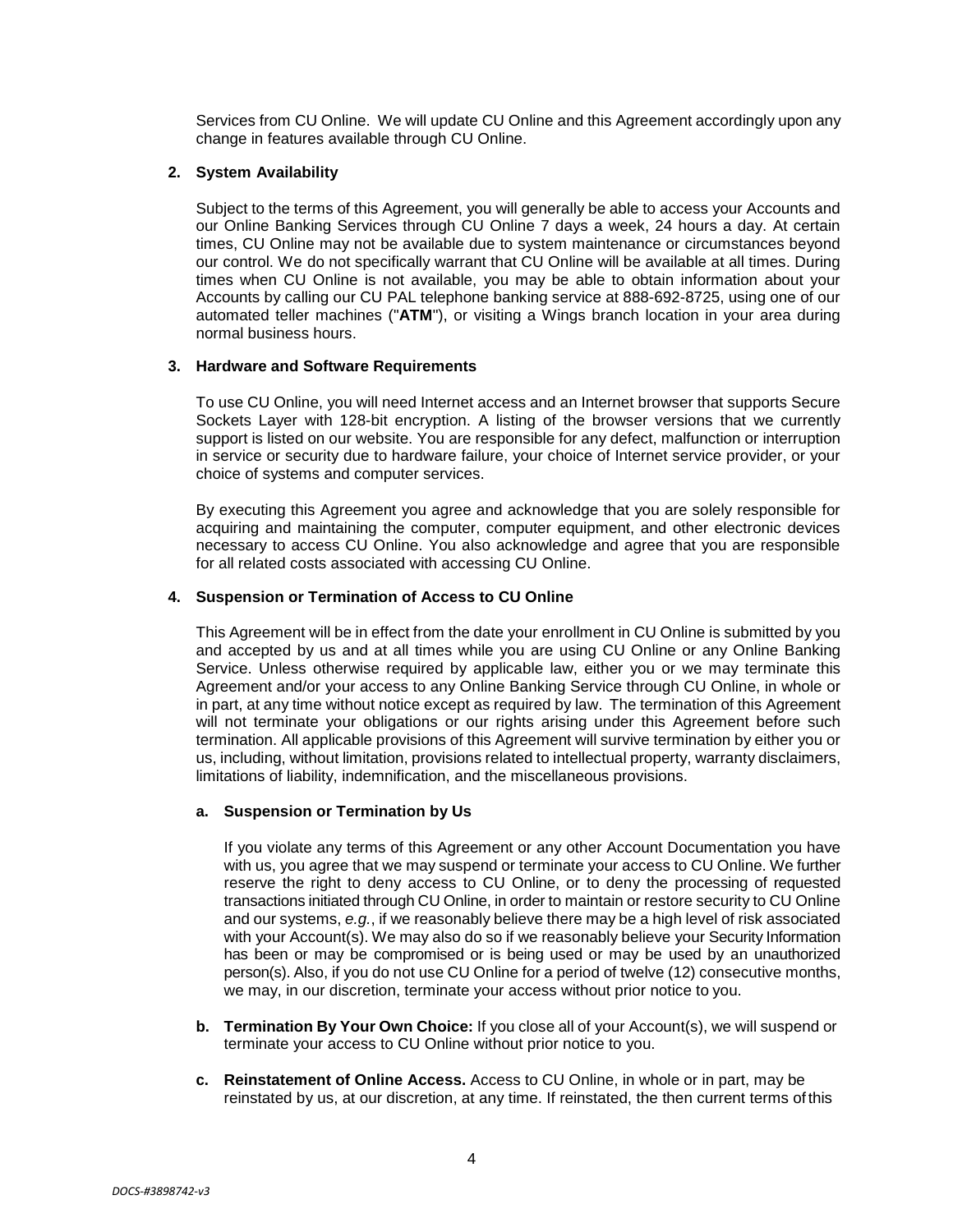Agreement will control. If your access to CU Online was previously terminated and you are eligible for reinstatement, you may reenroll at any time through our CU Online website.

## **III. Online Security Procedures; Reporting Unauthorized Transactions**

## **A. Creation of Security Information**

At the time you enroll for CU Online, you will be asked to enter your Wings ID and provide Enhanced Security Data ("**Security Information**"). Your use of your Security Information shall have the same effect as your signature to authorize instructions you provide to us. You also agree to comply with such other security and authentication techniques as we may require from time to time to access your Accounts and the Online Banking Services through CU Online. We may also require additional security procedures to initiate certain transactions. These additional security procedures may require special hardware, software or third-party services. We may also require the use or activation of specific Internet browser software features, plug-ins and add-ons, such as JavaScript support and "cookies", in order to utilize CU Online. Finally, we may acquire detailed information concerning the computer or computers you use to access CU Online, including unique internal and network identifiers for your computer(s), in order to enhance and facilitate secure access to CU Online.

## **B. Changing your Security Information**

Your Enhanced Security Data can be changed within CU Online. We recommend that you change your Enhanced Security Data regularly. At a minimum, you will be prompted to change your Enhanced Security Data every 180 days. We may specify different Security Information requirements and other security parameters from time to time.

## **C. Your Responsibility to Secure Your Account**

You agree to safely keep your Security Information, not to record your Security Information or otherwise disclose or make your Security Information available to anyone other than Authorized Representatives of your Account(s). Anyone to whom you disclose your Security Information and anyone who has access to your Security Information will be considered to be your Authorized Representative for all purposes and will have full access to your Accounts and the Online Banking Services. You have no ability to limit any such person's authority. If anyone uses your Security Information with your permission, you will be responsible for any transactions performed by that person. If a third party should gain access to your Security Information, you alone are responsible for changing your Security Information so as to deny the third party's access to your Accounts.

Information exchanged through CU Online is protected by advanced encryption techniques while being transmitted. These security measures still require your responsible behavior in protecting your Security Information. Please use maximum caution in protecting your Security Information.

## **D. Lost or Stolen Security Information; Unauthorized Transfers**

If you believe your Security Information has been lost or stolen, or that someone has transferred or may transfer funds from your Account without your authorization, **contact us AT ONCE at** 800- 692-2274. For a description of your and our responsibilities and liability with respect to unauthorized transactions review the appropriate sections of your Account Documentation.

## **E. In Case of Errors or Questions about Your Account**

Please contact us at 800-692-2274 with respect to errors in, or questions about, transfers to or from your Accounts. Refer to your Account Documentation for a description of how errors and questions on funds transfers are processed. To contact us by mail, please use the following address: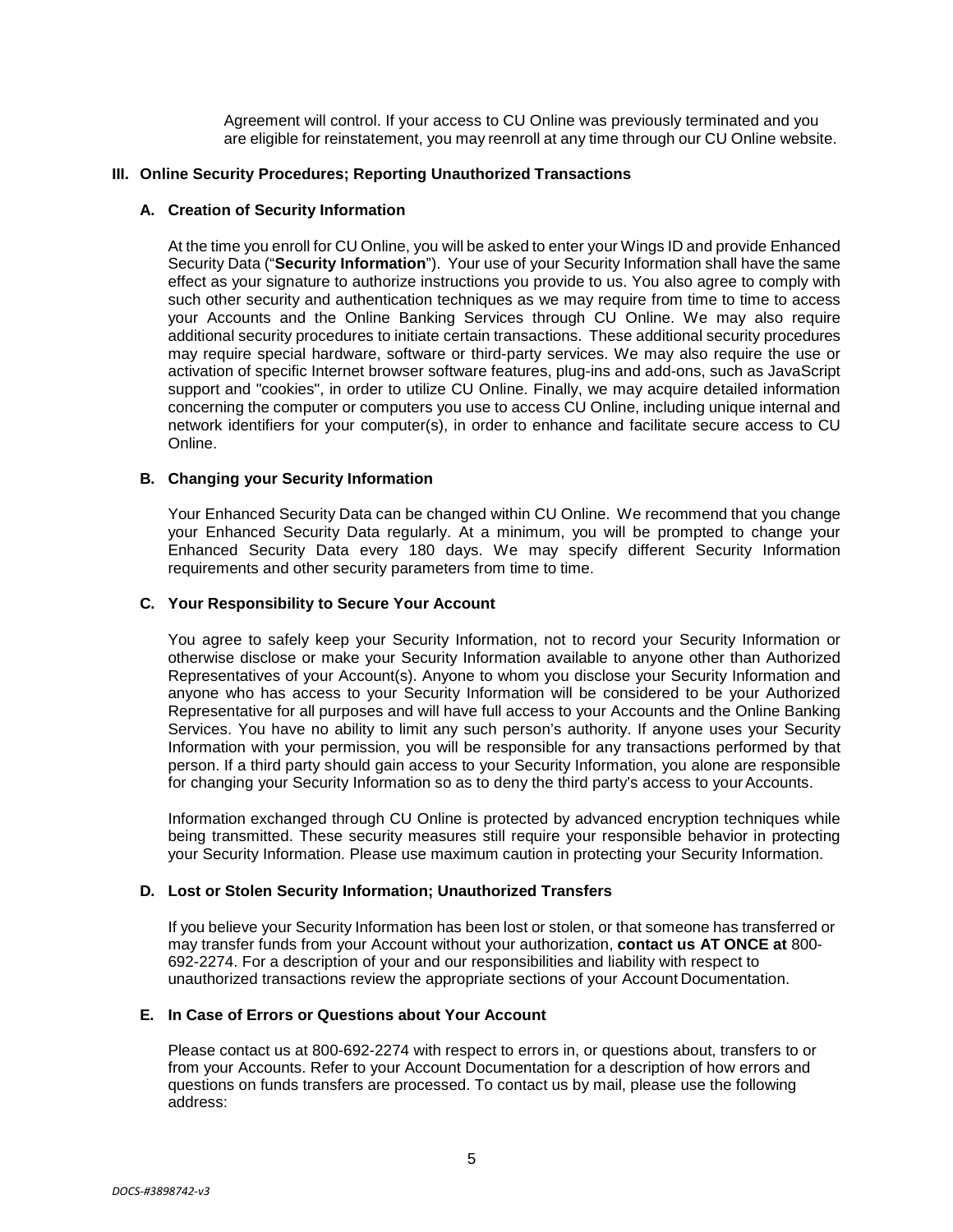Wings Financial Credit Union Attn: Account Services 14985 Glazier Avenue Apple Valley, Minnesota 55124

## **IV. Additional Provisions Governing CU Online**

## **A. Fees for CU Online**

There is currently no fee to enroll in CU Online or to view your Account(s) information or make internal funds transfers between your Accounts. However, there may be other fees associated with your Account(s) or for certain Online Banking Services available through CU Online, such as the Bill Payer and Remote Deposit services. Please refer to the Account Documentation governing your Accounts for fee information or contact a Wings representative at 800-692-2274 if you have questions regarding these fees. Other fees may be assessed and billed separately by your Internet service provider.

## **B. Effective Time for Internal Funds Transfers Initiated Through CU Online**

The transfer of funds initiated through CU Online from one of your Accounts to another of your Accounts (each an "Internal Transfer" and collectively, "Internal Transfers") will generally occur at the time that the Internal Transfer is requested and the transferred funds will be available at that time, subject to system availability. Transfers of funds to or from your Accounts using our Bill Payer, Remote Deposit, External Transfer or Wings Mobile services are subject to the cut-off times described in the Account Documentation for these services.

## **C. Authorization to Transfer Funds**

You expressly authorize us to debit the appropriate Account in the amount of any funds transfer initiated through CU Online. You agree that we may treat any such funds transfer from an Account the same as a duly executed written withdrawal, transfer, check or loan advance and that we may treat any such funds transfer to an Account the same as a deposit or loan payment, all in accordance with the terms of this Agreement and the Account Documentation governing your Account(s).

## **D. Displaying Accounts**

Use of CU Online requires at least one eligible personal deposit or loan account with us. If you enroll in CU Online, Account(s) on which you are named as the owner or Authorized Representative with account access will be displayed to the extent such accounts can be linked to your Social Security Number or Tax Identification Number. Such Account(s) will also be displayed without regard to who else may have an ownership interest in such accounts.

## **V. Viewing Account Transaction Activity and eStatements Online**

## **A. Account Transactions Using CU Online**

You are responsible for accurately entering all data necessary to perform a transaction in your Account(s) and for verifying all instructions transmitted to us. Your banking transactions using CU Online will be indicated on your monthly or quarterly statement we provide or make accessible to you for your Accounts.

## **B. Account Transaction Activity**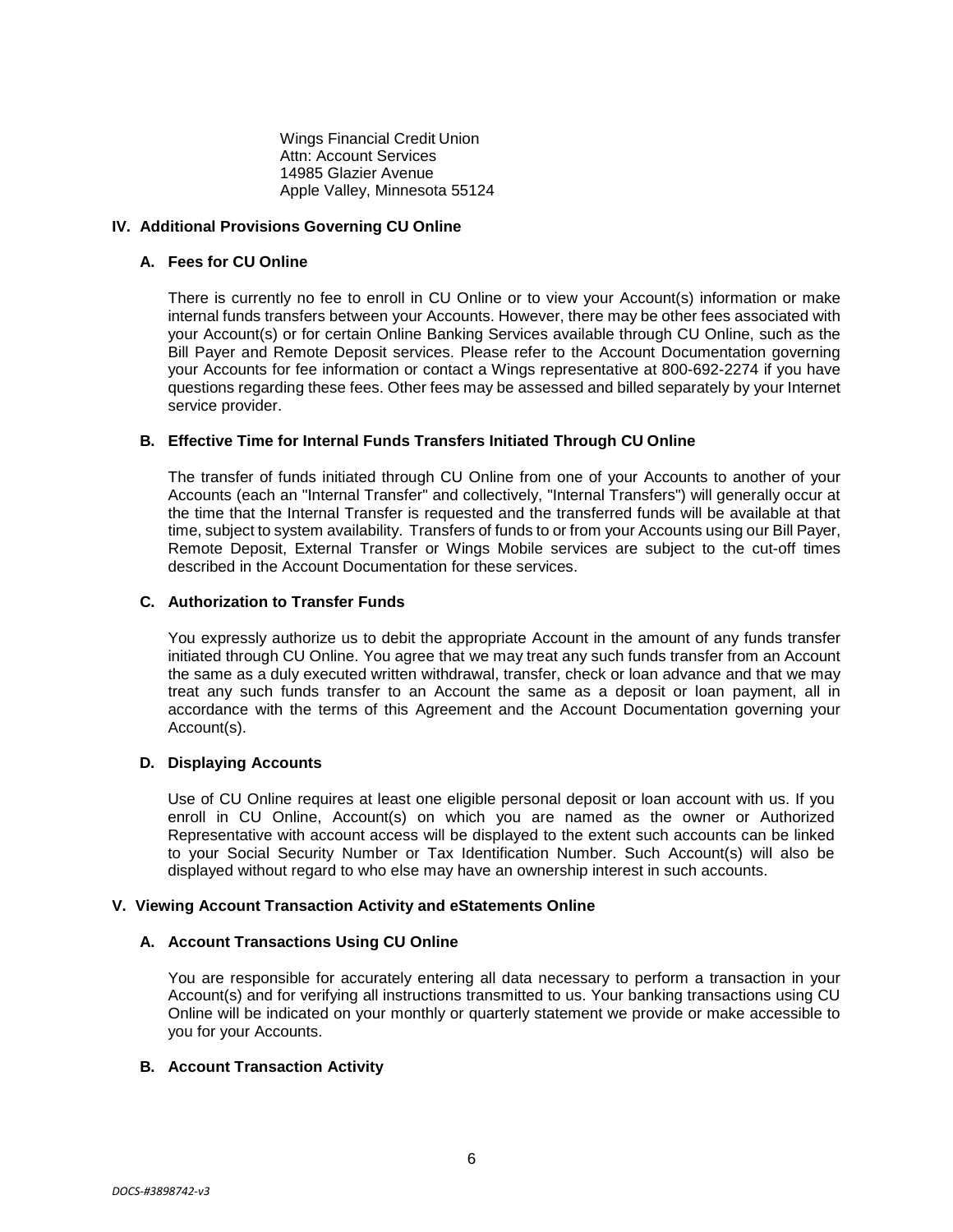Through CU Online, you may view the transaction activity on any of your Accounts. Such activity will be available for viewing for no less than twelve (12) months. The transaction activity for your Accounts can also be downloaded or printed at your convenience.

## **C. Description of eStatements**

You may elect to have your periodic statements and other required disclosures accompanying your periodic statements ('**eStatements**") for certain Account(s) (namely, your share and other deposit accounts) delivered to you electronically in place of paper disclosures. You may sign up for eStatements at any time through CU Online. If you have elected to receive eStatements, you may view your periodic statements and other disclosures that we would otherwise deliver by mail through CU Online. Your eStatements can also be downloaded or printed at your convenience. We may, at our option, offer you additional options and preferences for the delivery of various types of communications related to your Accounts.

In most cases, enrolling your Account(s) for eStatements will automatically mean that we will no longer mail paper statements to you for those accounts. In some cases, we may continue to send you paper statements and disclosures in addition to your eStatements.

Additional details on E-Statement enrollment are provided on the E-Statement web pages available through CU Online.

## **D. Accessing your eStatements**

Your eStatements will be presented to you through CU Online. You will need to ensure that your computer software meets the requirements set forth in this Agreement and the E-Communication disclosures in order to view, print, and/or save your online statement and legal notices. Your periodic statements for your Account(s) will be available online for up to a maximum of 24 months. There may be a gap in the historical statements available online for some types of Accounts if you do not enroll immediately at the time the account is first opened. Following your enrollment in eStatements, you may begin viewing your periodic statements online beginning with your next statement cycle. You will continue to have the option to request a paper copy of your statement by calling us at 800-692-2274. There will be a fee associated with this service. Please refer to the Account Documentation governing your Account for paper statement fee information or contact us at 800-692-2274 if you have questions regarding these fees.

## **E. Changing Statement Delivery Method**

At any time, you can change the way we send you communications for certain Account(s) by changing your delivery preferences by contacting us at 800-692-2274. Available options may vary depending on the type of Account. We may also offer other methods for changing your delivery options from time to time, either directly or through one of our affiliates. When you change your statement-delivery option, the change will take effect in your next statement cycle. When you tell us to stop sending you mailed (paper) statements, we'll send you an email every statement cycle to let you know that your current statement is ready to be viewed online, unless we tell you otherwise at the time you change your statement-delivery option. Changing the way we send you account statements for an Account also authorizes us to send you other disclosures and communications concerning your Account using the same method. We always reserve the right to communicate with you in writing using the U.S. Postal Service, no matter what other options you have chosen. For Accounts that are in default or subject to the automatic stay in bankruptcy, we may, at our sole option, elect to discontinue delivering eStatements.

## **F. Termination of eStatements**

We may terminate delivery of eStatements to you for one or more Accounts without notice. You may also withdraw your consent to receive eStatements at any time by contacting us at 800-692-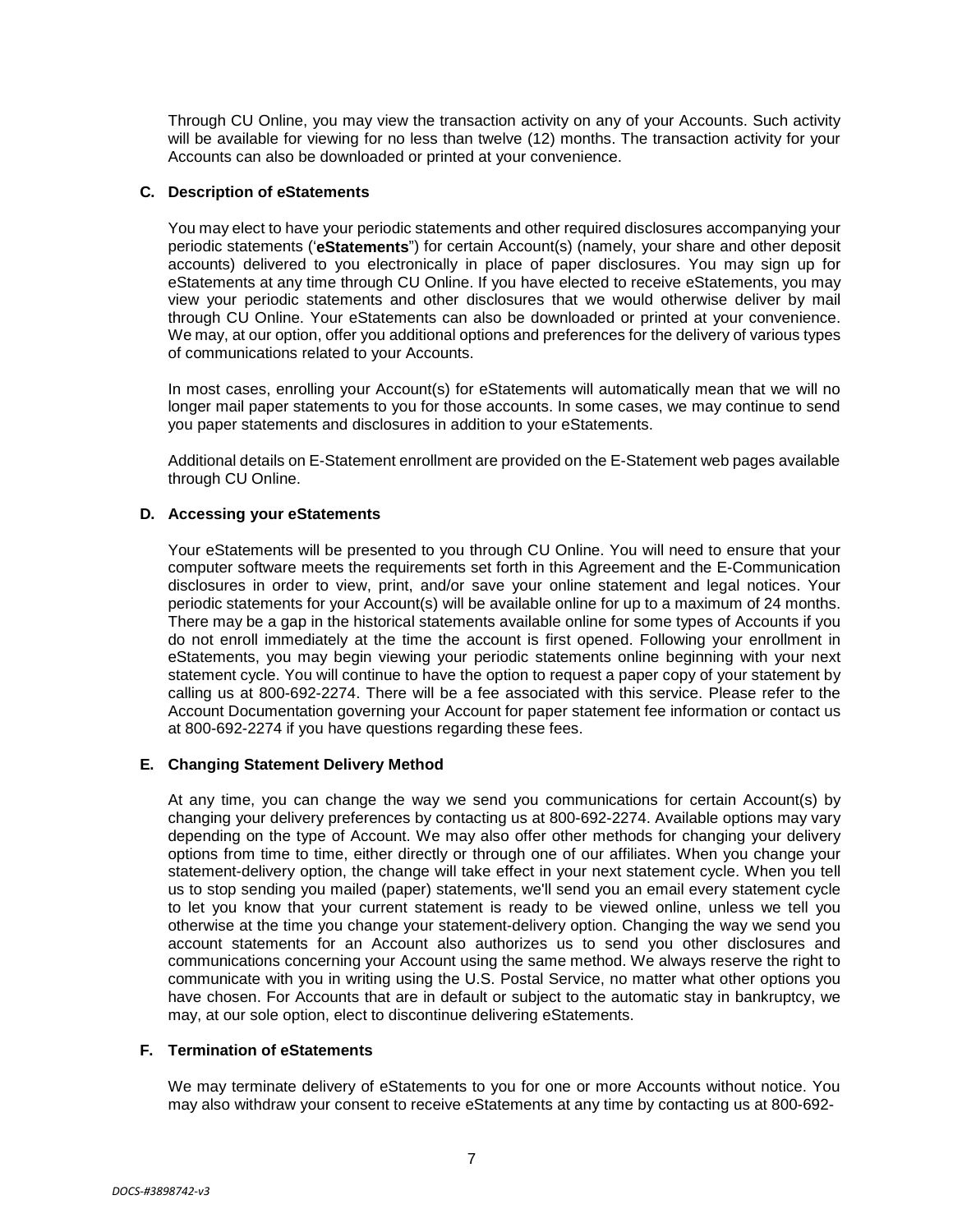2274. If you withdraw your consent to receive eStatements, you may be assessed a fee for each periodic statement we deliver to you by mail. Please refer to the Account Documentation governing your Account for paper statement fee information or contact us at 800-692-2274 if you have questions regarding these fees.

## **G. Email Address Maintenance**

It is your responsibility to provide us with a true, accurate and complete e-mail address and to maintain and update promptly any changes in this information. You can update your e-mail address online or by contacting us at 800-692-2274*.* Unless otherwise prohibited by law, rule or regulation, if our email to you is returned as undeliverable, we may discontinue sending email messages, discontinue future online statements and deliver your account communications in writing sent by U.S. Postal Service until you provide us with a valid email address. You may be assessed a fee for each periodic statement we deliver to you in writing. Please refer to the Account Documentation governing your Account for paper statement fee information or contact us at 800-692-2274 if you have questions regarding these fees.

## **VI. Online Bill Payer Service**

The Bill Payer service allows you to pay bills out of a Bill Payer Account on a one-time or periodic basis to payees that you designate subject to the limitations described below. With respect to this service, the word "Bill Payer Account" means a checking Account you have with us that you have designated as your bill payment account. You authorize us to process Bill Payer requests from your Bill Payer Account.

## **A. Service Definitions**

"Service" means the Bill Payment Service offered by Wings Financial Credit Union ("we", "our", "us"), through CheckFree Services Corporation.

"ACH" means an electronic payment made through the ACH system.

"Corporate Check" means a payment made using a corporate check issued through the Service by CheckFree Services Corporation.

"Draft Check" means a payment made by a check payable from your Wings Financial Credit Union checking account.

"Agreement" means these Terms and Conditions of the bill payment service.

"Payee" is the person or entity to which you wish a bill payment to be directed or is the person or entity from which you receive electronic bills, as the case may be.

"Payment Instruction" is the information provided by you to the Service for a bill payment to be made to the Payee (such as, but not limited to, Payee name, Payee account number, and Scheduled Payment Date).

"Payment Account" is the checking account from which bill payments will be debited.

"Billing Account" is the checking account from which all Service fees will be automatically debited. "Business Day" is every Monday through Friday, excluding Federal Reserve holidays.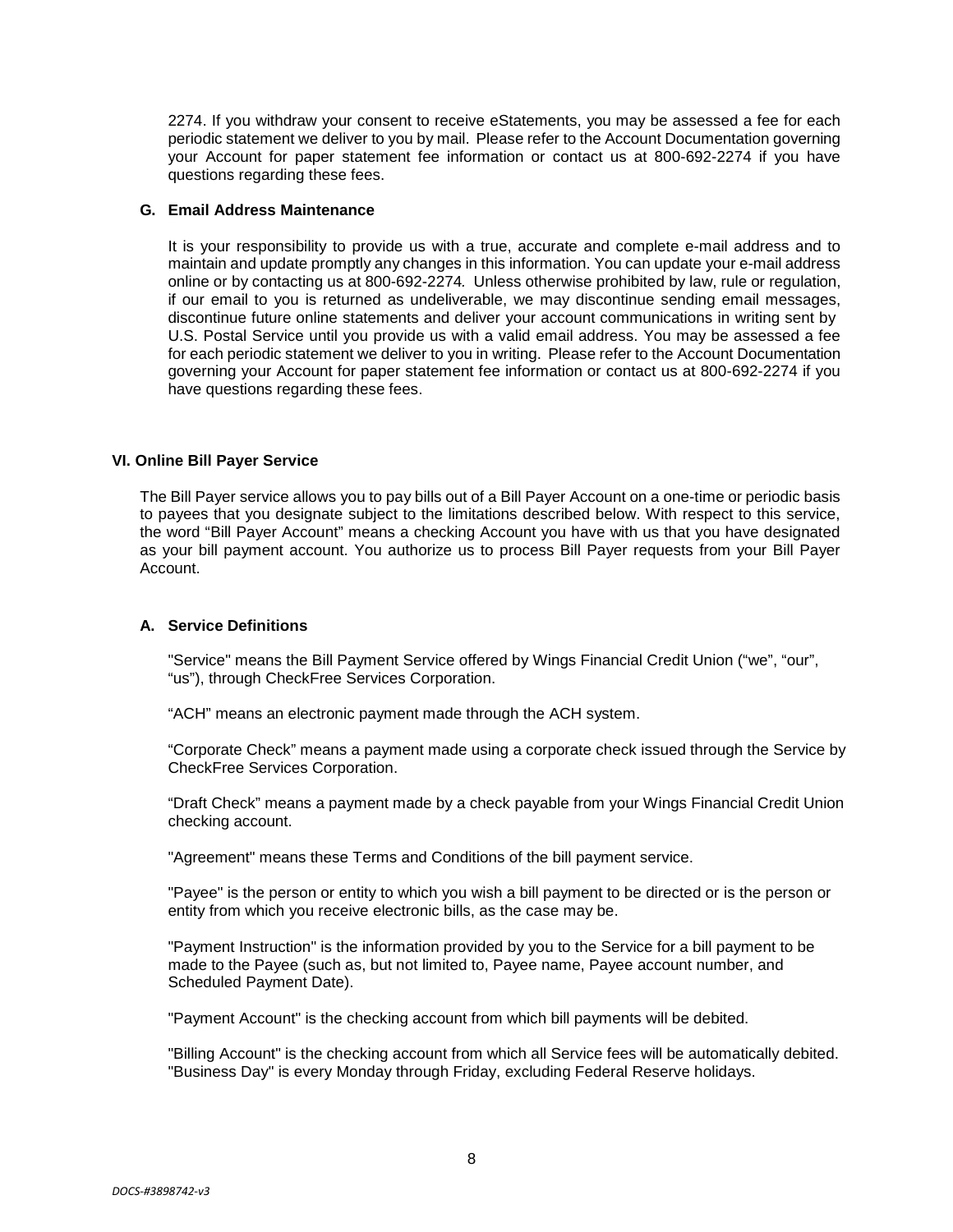"Scheduled Payment Date" is the day you want your Payee to receive your bill payment, unless the Scheduled Payment Date falls on a non-Business Day in which case it will be considered to be the previous Business Day.

"Due Date" is the date reflected on your Payee statement for which the payment is due. It is not the late date or grace period.

"Scheduled Payment" is a payment that has been scheduled through the Service but has not begun processing.

## **B. Payment Scheduling**

The earliest possible Scheduled Payment Date for each Biller will be designated within the portion of the Site through which the Service is offered when you are scheduling the payment. Therefore, the Service will not permit you to select a Scheduled Payment Date less than the earliest possible Scheduled Payment Date designated for each Biller. When scheduling payments you must select a Scheduled Payment Date that is no later than the actual Due Date reflected on your Biller statement unless the Due Date falls on a non-Business Day. If the actual Due Date falls on a non-Business Day, you must select a Scheduled Payment Date that is at least one (1) Business Day before the actual Due Date. Scheduled Payment Dates must be prior to any late date or grace period. We may not process any payment if we know the required transaction information is incomplete.

## **C. Payment Methods and Timing**

The Service reserves the right to select the method in which to remit funds on your behalf to your Payee. These payment methods may include, but may not be limited to, ACH, a Draft Check, or a Corporate Check.

Payments made through ACH will be debited from your account on your Scheduled Payment Date and received by the Payee on the same date. Payments made by Corporate Check will be debited from your account on your Scheduled Payment Date and the check will arrive on or before your Scheduled Payment Date. Payments made through a Draft Check will be debited from your account when the check is processed by the Payee and the check will arrive on or before your Scheduled Payment Date.

## **D. The Service Guarantee**

Due to circumstances beyond the control of the Service, particularly delays in handling and posting payments by Payees or financial institutions, some transactions may take longer to be credited to your account. The Service will bear responsibility for any late payment related charges up to \$50.00 should a payment post after its Due Date as long as the payment was scheduled in accordance with the guidelines described under "Payment Scheduling" in this Agreement and does not violate any other terms of this Agreement. The Service Guarantee does not apply if the Service is terminated, cancelled or suspended by either party.

## **E. Payment Authorization and Payment Remittance**

By providing the Service with names and account information of Payees to whom you wish to direct payments, you authorize the Service to follow the Payment Instructions that it receives through the payment system. In order to process payments more efficiently and effectively, the Service may edit or alter payment data or data formats in accordance with Payee directive.

When the Service receives a Payment Instruction, you authorize the Service to debit your Payment Account and remit funds on your behalf so that the funds arrive as close as reasonably possible to the Scheduled Payment Date designated by you. You also authorize the Service to credit your Payment Account for payments returned to the Service by the United States Postal Service or Payee, or payments remitted to you on behalf of another authorized user of the Service.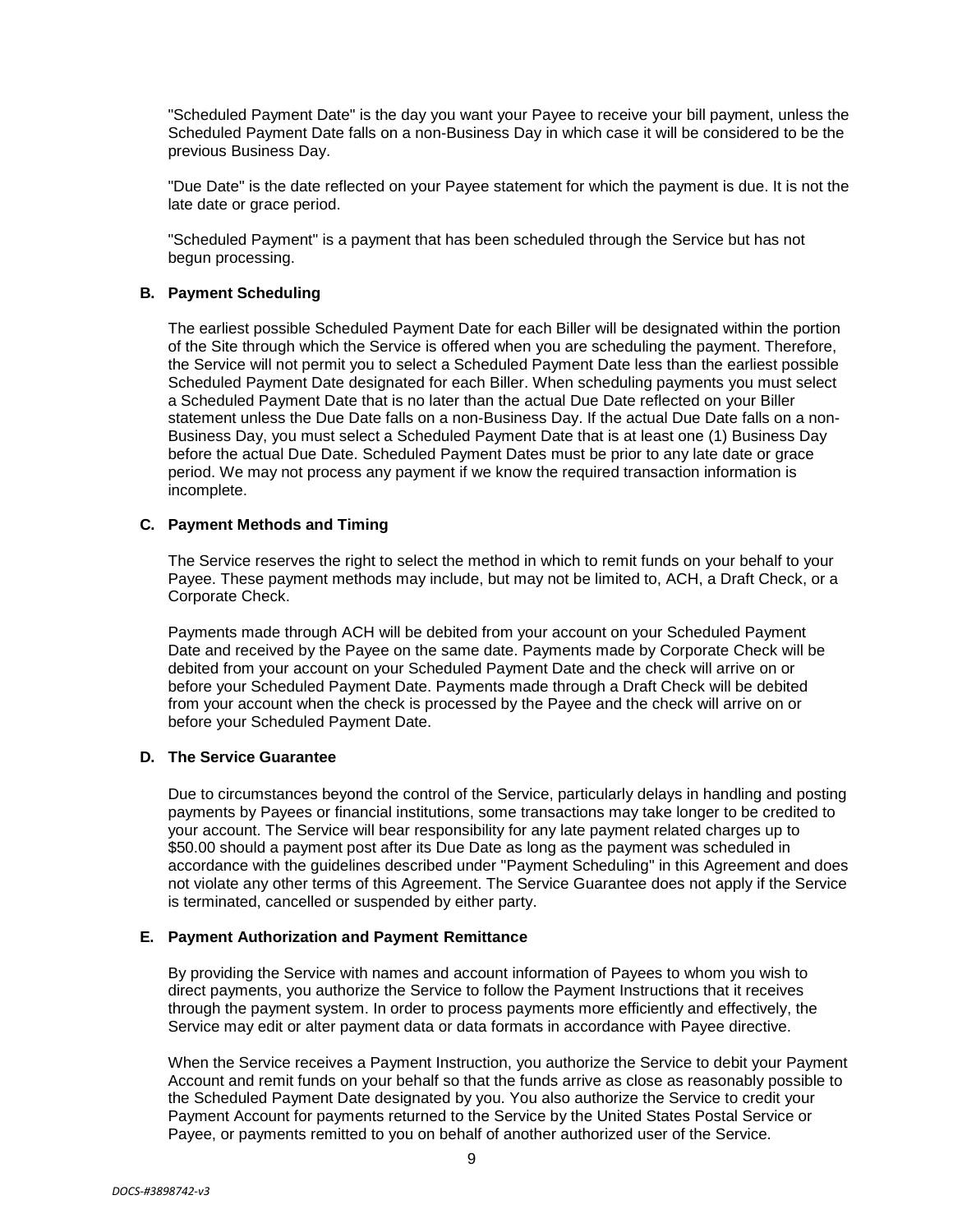The Service will use its best efforts to make all your payments properly. However, the Service shall incur no liability and any Service Guarantee shall be void if the Service is unable to complete any payments initiated by you because of the existence of any one or more of the following circumstances:

- 1. If, through no fault of the Service, your Payment Account does not contain sufficient funds to complete the transaction or the transaction would exceed the credit limit of your overdraft account;
- 2. The payment processing center is not working properly and you know or have been advised by the Service about the malfunction before you execute the transaction;
- 3. You have not provided the Service with the correct Payment Account information, or the correct name, address, phone number, or account information for the Payee; and/or,
- 4. Circumstances beyond control of the Service (such as, but not limited to, fire, flood, or interference from an outside force) prevent the proper execution of the transaction and the Service has taken reasonable precautions to avoid those circumstances.

Provided none of the foregoing exceptions are applicable, if the Service causes an incorrect amount of funds to be removed from your Payment Account or causes funds from your Payment Account to be directed to a Payee which does not comply with your Payment Instructions, the Service shall be responsible for returning the improperly transferred funds to your Payment Account, and for directing to the proper Payee any previously misdirected transactions, and, if applicable, for any late payment related charges.

Transfers to or from any Bill Payer Account are subject to the fees, terms and conditions applicable to that Account as set forth in the Account Documentation.

## **F. Payment Cancellation Requests**

You may cancel or edit any Scheduled Payment (including recurring payments) by following the directions within the application. There is no charge for canceling or editing a Scheduled Payment. Cancellation requests must be received by 9pm CST (10PM EST) on the first day of processing the payment. Once the Service has begun processing a payment it cannot be cancelled or edited, therefore a stop payment request must be submitted.

#### **G. Stop Payment Requests**

The Service's ability to process a stop payment request will depend on the payment method and whether or not a check has cleared. The Service may also not have a reasonable opportunity to act on any stop payment request after a payment has been processed. If you desire to stop any payment that has already been processed, you must contact Support Services. Although the Service will make every effort to accommodate your request, the Service will have no liability for failing to do so. The Service may also require you to present your request in writing within fourteen (14) days. The charge for each stop payment request will be the current charge for such service as set out in the applicable Wings Schedule of Fees.

## **H. Bill Pay Limits**

You may not schedule a single payment for greater than \$25,000 or the available balance in your Payment Account plus any available overdraft protection balance, whichever is less. Notwithstanding the foregoing, we may further limit the amount or number of payments you can make on a daily or monthly basis, or in the aggregate.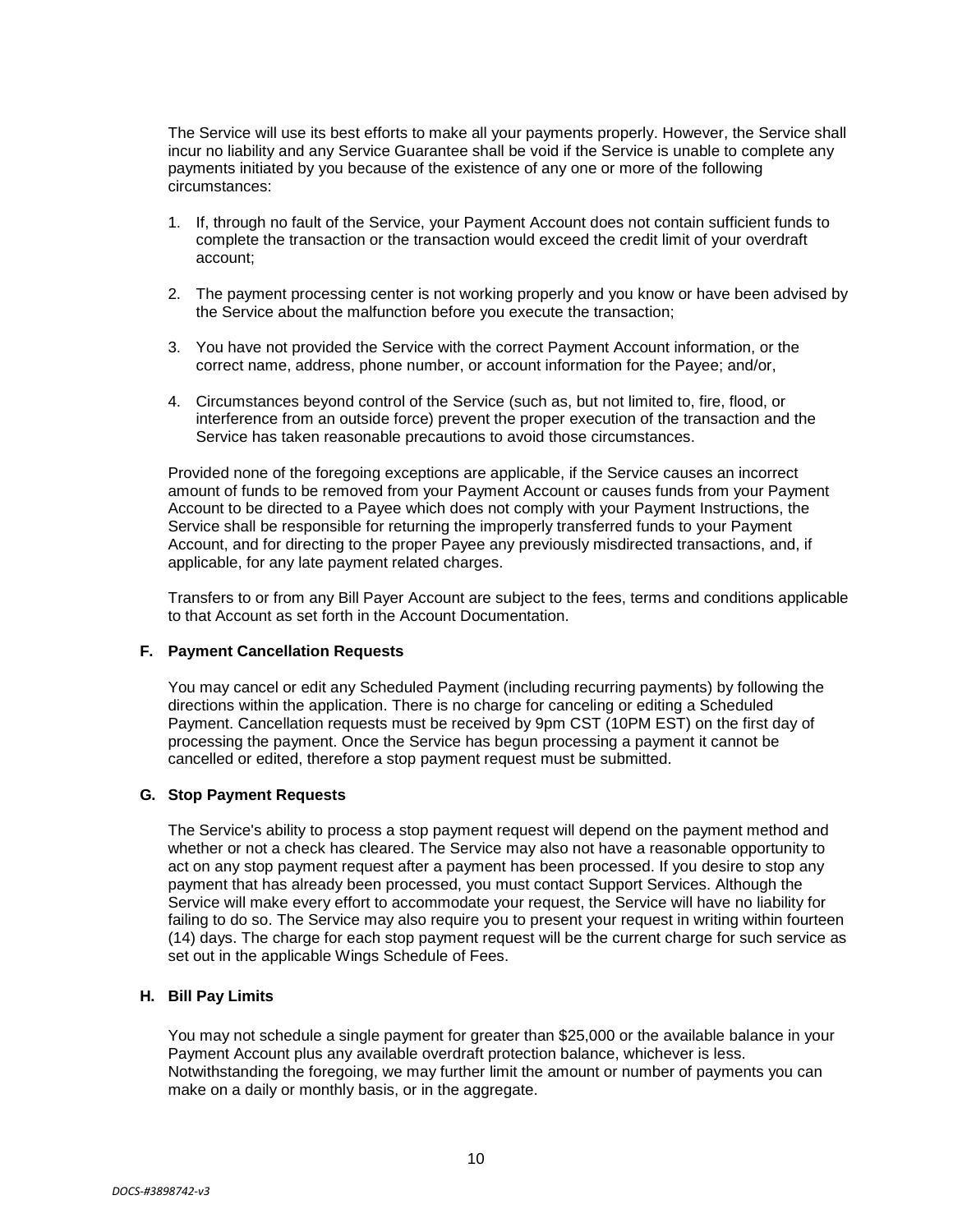## **I. Prohibited Payments**

Payments to Payees outside of the United States or its territories, payments to payees designed by the Office of Foreign Asset Control as a prohibited payee, and payments that violate any law, statute, ordinance, regulation, or provision of this Agreement are prohibited through the Service. If we process a prohibited payment, the payment/service guarantees outlined above shall not apply to the payment, and we reserve the right to not process a like payment in the future.

## **J. Exception Payments**

Tax payments and court ordered payments may be scheduled through the Service, however such payments are discouraged and must be scheduled at your own risk. In no event shall the Service be liable for any claims or damages resulting from your scheduling of these types of payments. The Service Guarantee as it applies to any late payment related charges is void when these types of payments are scheduled and/or processed by the Service. The Service has no obligation to research or resolve any claim resulting from an exception payment. All research and resolution for any misapplied, mis-posted or misdirected payments will be the sole responsibility of you and not of the Service.

## **K. Bill Delivery and Presentment**

This feature is for the presentment of electronic bills only and it is your sole responsibility to contact your Payees directly if you do not receive your statements. In addition, if you elect to activate one of the Service's electronic bill options, you also agree to the following:

Information provided to the Payee - The Service is unable to update or change your personal information such as, but not limited to, name, address, phone numbers and e-mail addresses, with the electronic Payee. Any changes will need to be made by contacting the Payee directly. Additionally it is your responsibility to maintain all usernames and passwords for all electronic Payee sites. You also agree not to use someone else's information to gain unauthorized access to another person's bill.

Activation - Upon activation of the electronic bill feature the Service may notify the Payee of your request to receive electronic billing information. The presentment of your first electronic bill may vary from Payee to Payee and may take up to sixty (60) days, depending on the billing cycle of each Payee. Additionally, the ability to receive a paper copy of your statement(s) is at the sole discretion of the Payee. While your electronic bill feature is being activated it is your responsibility to keep your accounts current. Each electronic Payee reserves the right to accept or deny your request to receive electronic bills.

Notification - The Service will use its best efforts to present all of your electronic bills promptly. In addition to notification within the Service, the Service may send an e-mail notification to the e-mail address listed for your account. It is your sole responsibility to ensure that this information is accurate. In the event you do not receive notification, it is your responsibility to periodically logon to the Service and check on the delivery of new electronic bills. The time for notification may vary from Payee to Payee. You are responsible for ensuring timely payment of all bills.

Cancellation of electronic bill notification - The electronic Payee reserves the right to cancel the presentment of electronic bills at any time. You may cancel electronic bill presentment at any time. The timeframe for cancellation of your electronic bill presentment may vary from Payee to Payee. It may take up to sixty (60) days, depending on the billing cycle of each Payee. The Service will notify your electronic Payee(s) as to the change in status of your account and it is your sole responsibility to make arrangements for an alternative form of bill delivery. The Service will not be responsible for presenting any electronic bills that are already in process at the time of cancellation.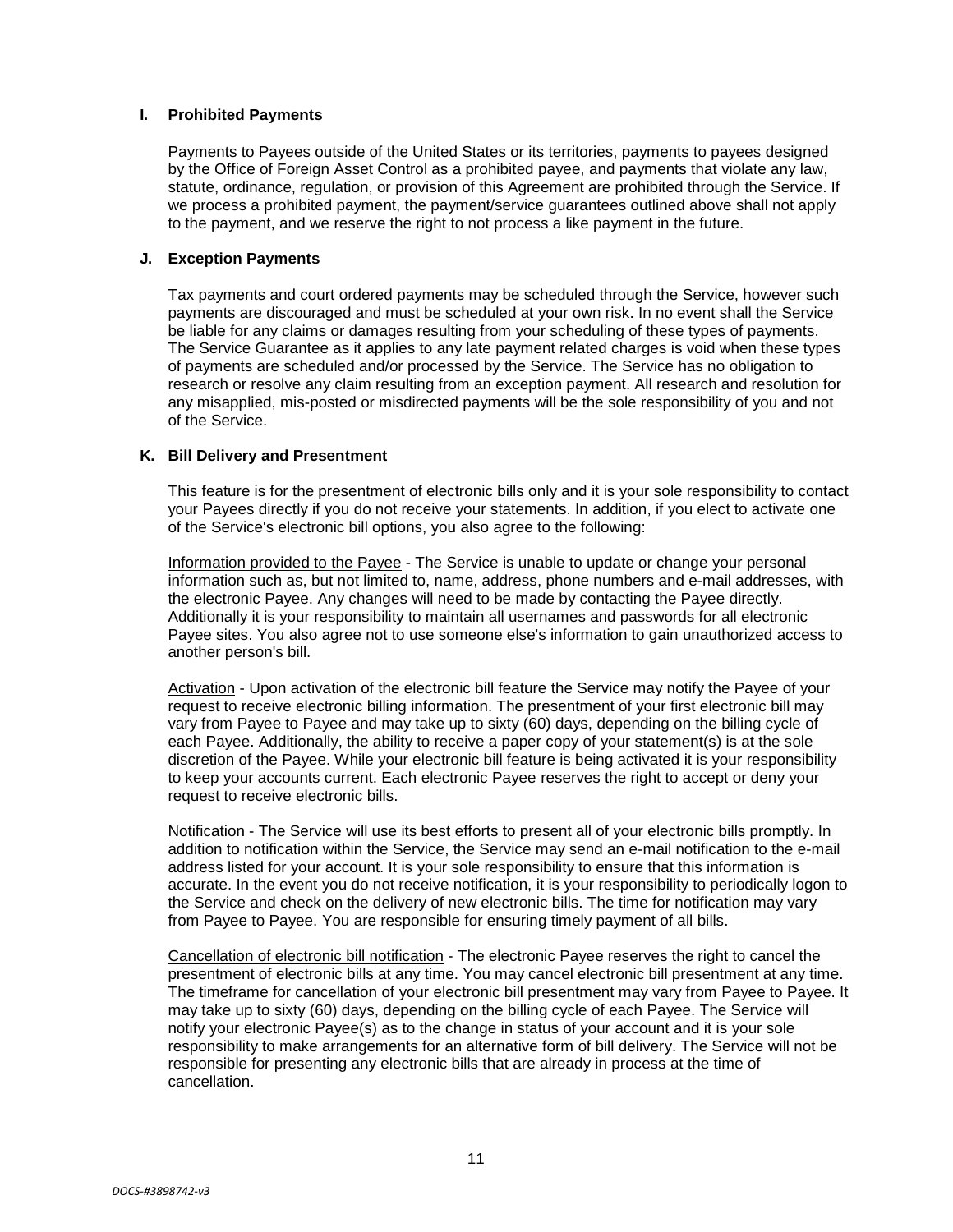Non-Delivery of electronic bill(s) - You agree to hold the Service harmless should the Pavee fail to deliver your statement(s). You are responsible for ensuring timely payment of all bills. Copies of previously delivered bills must be requested from the Payee directly.

Accuracy and dispute of electronic bill - The Service is not responsible for the accuracy of your electronic bill(s). The Service is only responsible for presenting the information we receive from the Payee. Any discrepancies or disputes regarding the accuracy of your electronic bill summary or detail must be addressed with the Payee directly.

This Agreement does not alter your liability or obligations that currently exist between you and your Payees.

## **L. Exclusions of Warranties**

THE SERVICE AND RELATED DOCUMENTATION ARE PROVIDED "AS IS" WITHOUT WARRANTY OF ANY KIND, EITHER EXPRESSED OR IMPLIED, INCLUDING, BUT NOT LIMITED TO, THE IMPLIED WARRANTIES OF MERCHANTABILITY AND FITNESS FOR A PARTICULAR PURPOSE. IN PARTICULAR, WE DO NOT GUARANTEE CONTINUOUS, UNINTERRUPTED ACCESS TO ANY PART OF OUR SERVICE, AND OPERATION OF OUR SITE AND THE SERVICE MAY BE INTERFERED WITH BY FACTORS OUTSIDE OF OUR CONTROL.

## **M. Password and Security**

You agree not to give or make available your password or other means to access your account to any unauthorized individuals. You are responsible for all payments you authorize using the Service. If you permit other persons to use the Service or your password or other means to access your account, you are responsible for any transactions they authorize. If you believe that your password or other means to access your account has been lost or stolen or that someone may attempt to use the Service without your consent or has transferred money without your permission, you must notify us at once by calling 1 (800) 692-2274, option 6, during business hours.

## **N. Your Liability for Unauthorized Transfers**

If you tell us within two (2) Business Days after you discover your password or other means to access your account has been lost or stolen, your liability is no more than \$50.00 should someone access your account without your permission. If you do not tell us within two (2) Business Days after you learn of such loss or theft, and we can prove that we could have prevented the unauthorized use of your password or other means to access your account if you had told us, you could be liable for as much as \$500.00. If your monthly statement contains transfers that you did not authorize, you must tell us at once. If you do not tell us within sixty (60) days after the statement was sent to you, you may lose any amount transferred without your authorization after the sixty (60) days if we can prove that we could have stopped someone from taking the money had you told us in time. If a good reason (such as a long trip or a hospital stay) prevented you from telling us, we may extend the period.

## **O. Errors and Questions**

In case of errors or questions about your transactions, you should as soon as possible notify us via one of the following:

- 1. Telephone us at 1 (800) 692-2274, option 6, during business service hours, Monday-Friday 7AM-7PM CST;
- 2. Write us at: Wings Financial Credit Union, Attention: Support Services 14985 Glazier Avenue, STE 100 Apple Valley, MN 55124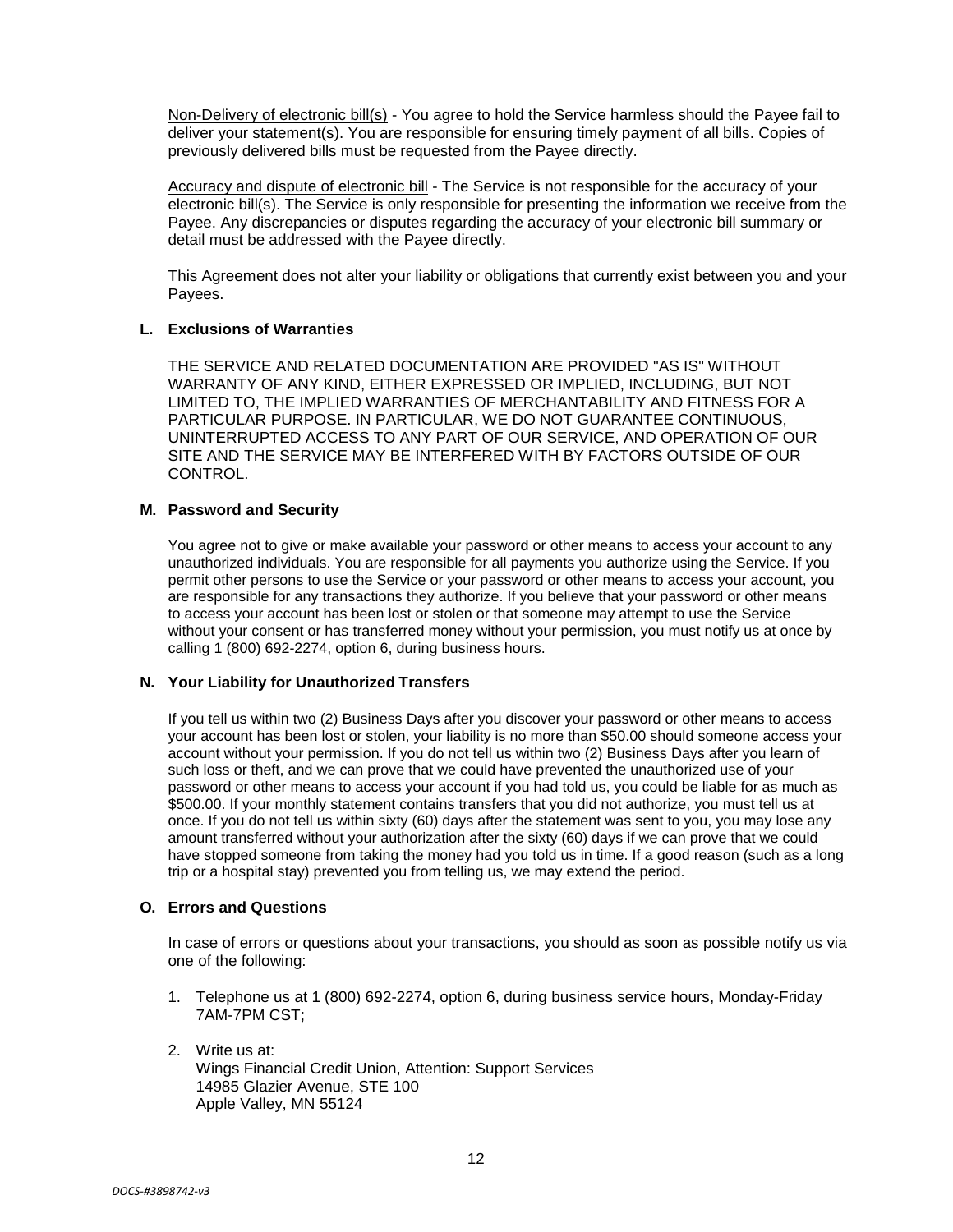If you think your statement is incorrect or you need more information about a Service transaction listed on the statement, we must hear from you no later than sixty (60) days after the FIRST statement was sent to you on which the problem or error appears. You must:

- 1. Tell us your name and Service account number;
- 2. Describe the error or the transaction in question, and explain as clearly as possible why you believe it is an error or why you need more information; and,
- 3. Tell us the dollar amount of the suspected error.

If you tell us verbally, we may require that you send your complaint in writing within ten (10) Business Days after your verbal notification. We will tell you the results of our investigation within ten (10) Business Days after we hear from you, and will correct any error promptly. However, if we require more time to confirm the nature of your complaint or question, we reserve the right to take up to forty-five (45) days to complete our investigation. If we decide to do this, we will provisionally credit your Payment Account within ten (10) Business Days for the amount you think is in error. If we ask you to submit your complaint or question in writing and we do not receive it within ten (10) Business Days, we may not provisionally credit your Payment Account. If it is determined there was no error we will mail you a written explanation within three (3) Business Days after completion of our investigation. You may ask for copies of documents used in our investigation. The Service may revoke any provisional credit provided to you if we find an error did not occur.

## **P. Disclosure of Account Information to Third Parties**

It is our general policy to treat your account information as confidential. However, we will disclose information to third parties about your account or the transactions you make ONLY in the following situations:

- 1. Where it is necessary for completing transactions;
- 2. Where it is necessary for activating additional services;
- 3. In order to verify the existence and condition of your account to a third party, such as a credit bureau or Payee;
- 4. To a consumer reporting agency for research purposes only;
- 5. In order to comply with a governmental agency or court orders; or,
- 6. If you give us your written permission.

## **Q. Service Fees and Additional Charges**

Bill Payer is free when you make three or more bill payments each calendar month. If you make less than three payments in any given month, a fee of \$5.95 will be assessed the following month. The billing cycle for Bill Payer is per calendar month. You agree to pay such charges and authorize the Service to deduct the calculated amount from your designated Billing Account for these amounts and any additional charges that may be incurred by you. Any financial fees associated with your standard deposit accounts will continue to apply.

You are responsible for any and all telephone access fees and/or Internet service fees that may be assessed by your telephone and/or Internet service provider.

## **R. Failed or Returned Transactions**

In using the Service, you are requesting the Service to make payments for you from your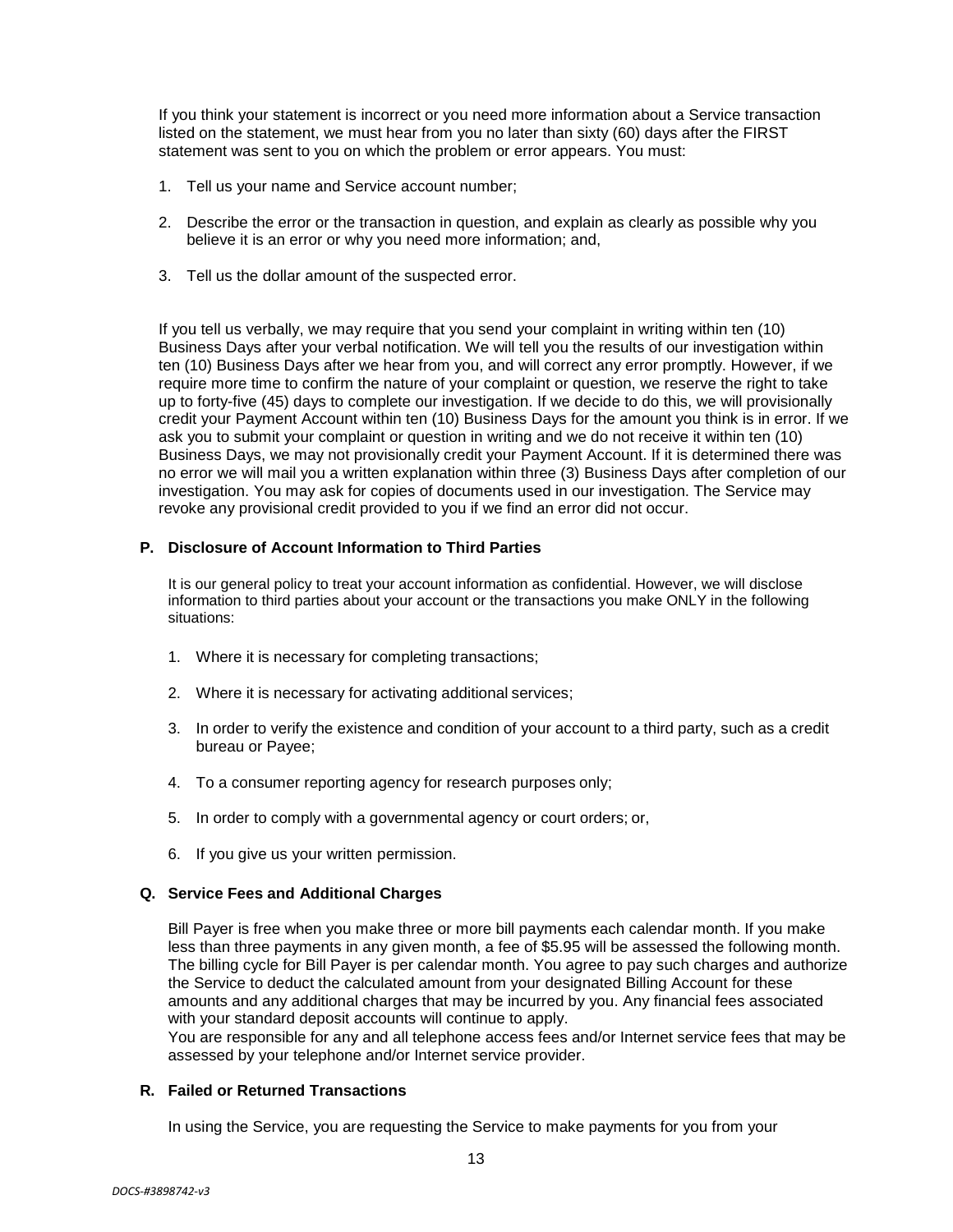Payment Account. If we are unable to complete the transaction for any reason associated with your Payment Account (for example, there are insufficient funds in your Payment Account to cover the transaction), the transaction will not be completed. In some instances, you will receive a return notice from the Service. In such case, you agree that:

- 1. You will reimburse the Service immediately upon demand the transaction amount that has been returned to the Service;
- 2. For any amount not reimbursed to the Service within fifteen (15) days of the initial notification, a late charge equal to 1.5% monthly interest or the legal maximum, whichever rate is lower, for any unpaid amounts may be imposed;
- 3. You will reimburse the Service for any fees imposed by your financial institution as a result of the return;
- 4. You will reimburse the Service for any fees it incurs in attempting to collect the amount of the return from you; and,

The Service is authorized to report the facts concerning the return to any credit reportingagency.

#### **S. Alterations and Amendments**

This Agreement, applicable fees and service charges may be altered or amended by the Service from time to time. In such event, the Service shall provide notice to you. Any use of the Service after the Service provides you a notice of change will constitute your agreement to such change(s). Further, the Service may, from time to time, revise or update the applications, services, and/or related material, which may render all such prior versions obsolete. Consequently, the Service reserves the right to terminate this Agreement as to all such prior versions of the applications, services, and/or related material and limit access to only the Service's more recent revisions and updates.

## **T. Address or Banking Changes**

It is your sole responsibility to ensure that the contact information in your user profile is current and accurate. This includes, but is not limited to, name, address, phone numbers and email addresses. Changes can be made either within the application or by contacting Support Services. Any changes in your Payment Account should also be made in accordance with the procedures outlined within the application's Help files. All changes made are effective immediately for scheduled and future payments paid from the updated Payment Account information. The Service is not responsible for any payment processing errors or fees incurred if you do not provide accurate Payment Account or contact information.

#### **U. Service Termination, Cancellation, or Suspension**

In the event you wish to cancel the Service, you may contact Support Services via one of the following:

- 1. Telephone us at 1 (800) 692-2274, option 6, during business hours; and/or
- 2. Write us at:
- 3. Wings Financial CU 14985 Glazier Avenue, STE 100 Apple Valley, MN 55124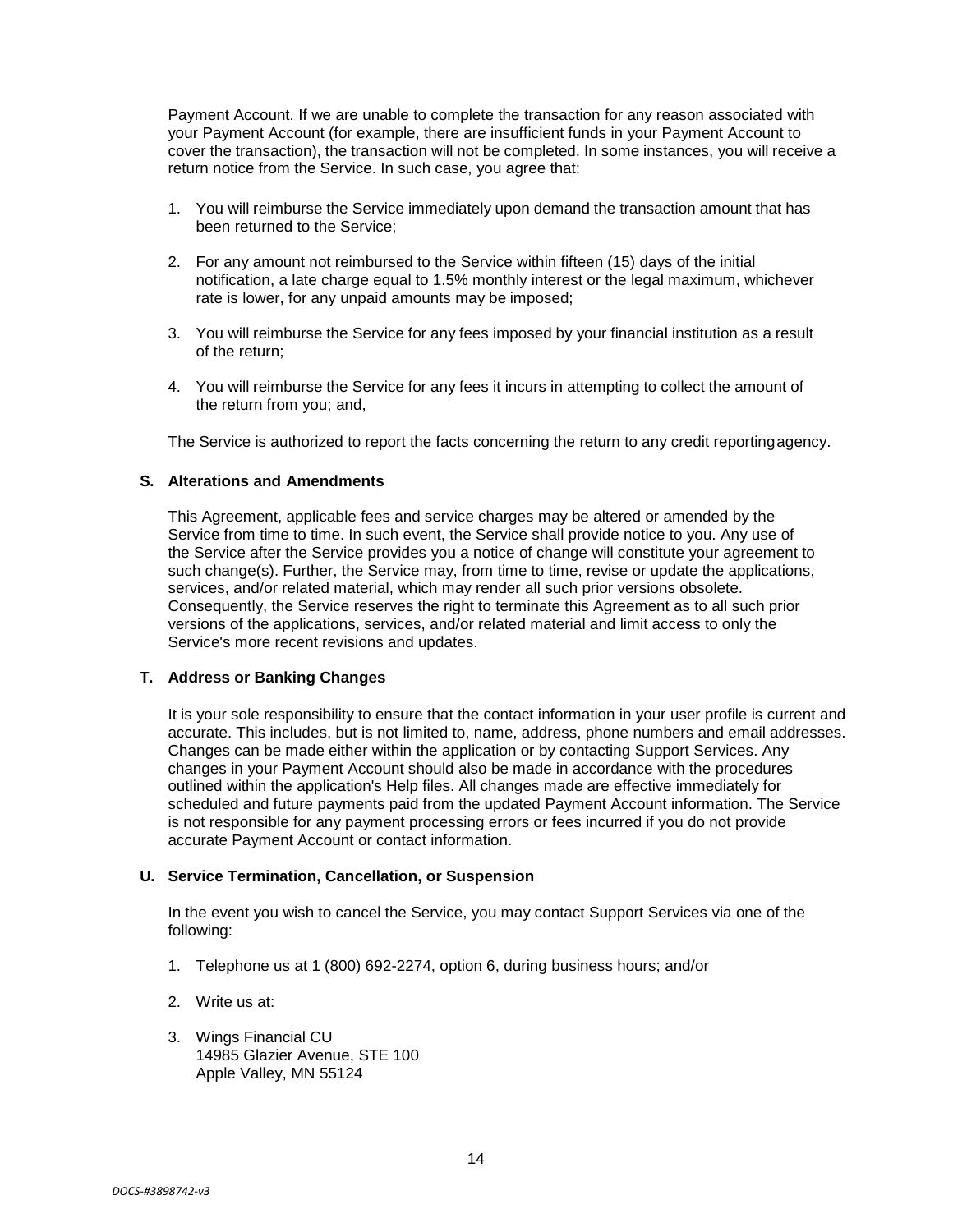Any payment(s) the Service has already processed before the requested cancellation date will be completed by the Service. All Scheduled Payments including recurring payments will not be processed once the Service is cancelled.

If we have reason to believe that you have engaged in any of the prohibited or unauthorized activities or have otherwise breached your obligations under this Agreement, we may terminate, suspend or limit your access to the Service, notify law enforcement, regulatory authorities, impacted third parties, and others as we deem appropriate, refuse to provide services to you in the future, and/or take legal action against you. In addition, we, in our sole discretion, reserve the right to terminate or suspend the Service to you at any time for any reason without advance notice. Neither termination nor suspension shall affect your liability or obligations under this Agreement.

## **V. Payee Limitation**

The Service reserves the right to refuse to pay any Payee to whom you may direct a payment. The Service will notify you promptly if it decides to refuse to pay a Payee designated by you. This notification is not required if you attempt to make a prohibited payment or an exception payment under this Agreement.

## **W. Returned Payments**

In using the Service, you understand that Payees and/or the United States Postal Service may return payments to the Service for various reasons such as, but not limited to, Payee's forwarding address expired; Payee account number is not valid; Payee is unable to locate account; or Payee account is paid in full. The Service will use its best efforts to research and correct the returned payment and return it to your Payee, or void the payment and credit your Payment Account. You may receive notification from the Service.

## **X. Information Authorization**

Your enrollment in the Service may not be fulfilled if the Service cannot verify your identity or other necessary information. Through your enrollment in the Service, you agree that the Service reserves the right to request a review of your credit rating at its own expense through an authorized bureau. In addition, you agree that the Service reserves the right to obtain financial information regarding your account from a Payee or your financial institution.

## **Y. Disputes**

In the event of a dispute regarding the Service, you and the Service agree to resolve the dispute by looking to this Agreement. You agree that this Agreement is the complete and exclusive statement of the agreement between you and the Service which supersedes anyproposal or prior agreement, oral or written, and any other communications between you and the Service relating to the subject matter of this Agreement. If there is a conflict between what an employee of the Service or Support Services Department says and the terms of this Agreement, the terms of this Agreement will prevail.

## **Z. Disputes**

In the event of a dispute regarding the Service, you and the Service agree to resolve the dispute by looking to this Agreement. You agree that this Agreement is the complete and exclusive statement of the agreement between you and the Service which supersedes any proposal or prior agreement, oral or written, and any other communications between you and the Service relating to the subject matter of this Agreement. If there is a conflict between what an employee of the Service or Support Services Department says and the terms of this Agreement, the terms of this Agreement will prevail.

## **AA. Indemnification**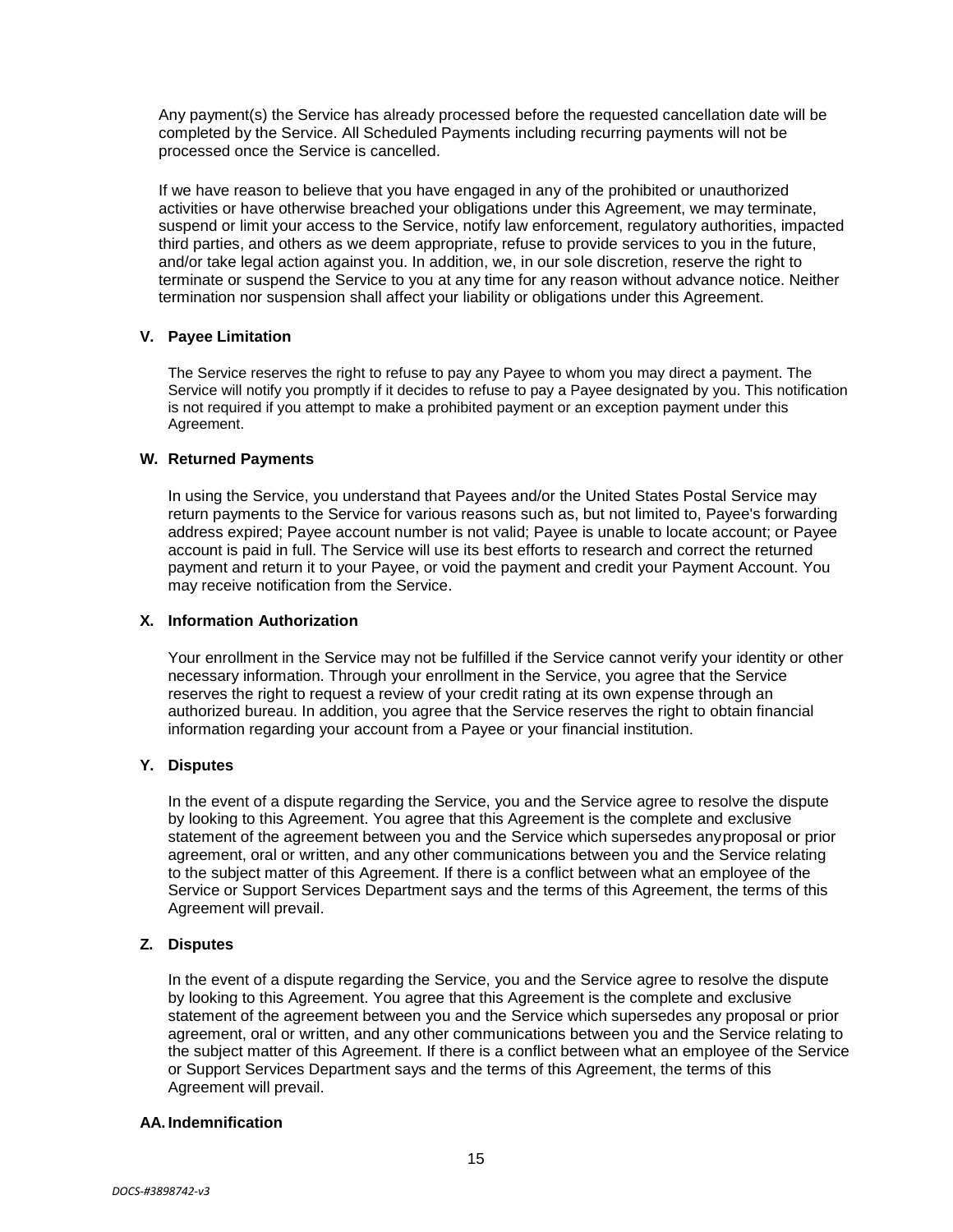You agree to defend, indemnify and hold harmless us, our employees and representatives from any loss, damage, claim or demand (including attorneys' fees) arising out of your breach of this Agreement and/or your use of this Service.

#### **AA. Assignment**

You may not assign this Agreement to any other party. The Service may assign this Agreement to any future, directly or indirectly, affiliated company. The Service may also assign or delegate certain of its rights and responsibilities under this Agreement to independent contractors or other third parties.

### **BB. No Waiver**

The Service shall not be deemed to have waived any of its rights or remedies hereunder unless such waiver is in writing and signed by the Service. No delay or omission on the part of the Service in exercising any rights or remedies shall operate as a waiver of such rights or remedies or any other rights or remedies. A waiver on any one occasion shall not be construed as a bar or waiver of any rights or remedies on future occasions.

#### **CC. Amendments**

We may amend this Agreement at any time by posting a revised version on the Site. Any use of this service after a notice of change or posting of a revised version of this Agreement will constitute your agreement to such changes and revised versions.

#### **DD. Captions**

The captions of sections hereof are for convenience only and shall not control or affect the meaning or construction of any of the provisions of this Agreement.

#### **EE. Governing Law and Exclusive Jurisdiction**

This Agreement shall be governed by and construed in accordance with the laws of the State of Minnesota, without regard to its conflicts of laws provisions or conflict of law provisions in any other jurisdiction. The parties agree that any dispute, controversy or claim arising under or in connection with this Agreement will be decided exclusively by and in the state or federal courts of Dakota County in the State of Minnesota. The parties agree to submit to the jurisdiction and venue of such courts. The prevailing party in any dispute arising under this Agreement shall be entitled to recover all of its reasonable attorneys' fees and costs.

#### **FF. Limitation of Liability**

THE FOREGOING SHALL CONSTITUTE THE SERVICE'S ENTIRE LIABILITY AND YOUR EXCLUSIVE REMEDY. IN NO EVENT SHALL THE SERVICE BE LIABLE FOR ANY DIRECT, INDIRECT, SPECIAL, INCIDENTAL, CONSEQUENTIAL, OR EXEMPLARY DAMAGES, INCLUDING LOST PROFITS (EVEN IF ADVISED OF THE POSSIBILITY THEREOF) ARISING IN ANY WAY OUT OF THE INSTALLATION, USE, OR MAINTENANCE OF THE EQUIPMENT, SOFTWARE, AND/OR THE SERVICE. OUR AGGREGATE LIABILITY TO YOU FOR ANY AND ALL CLAIMS OR OBLIGATIONS RELATED TO THIS AGREEMENT SHALL BE LIMITED TO DIRECT OUT OF POCKET DAMAGES UP TO A MAXIMUM OF \$500 (FIVE HUNDRED DOLLARS).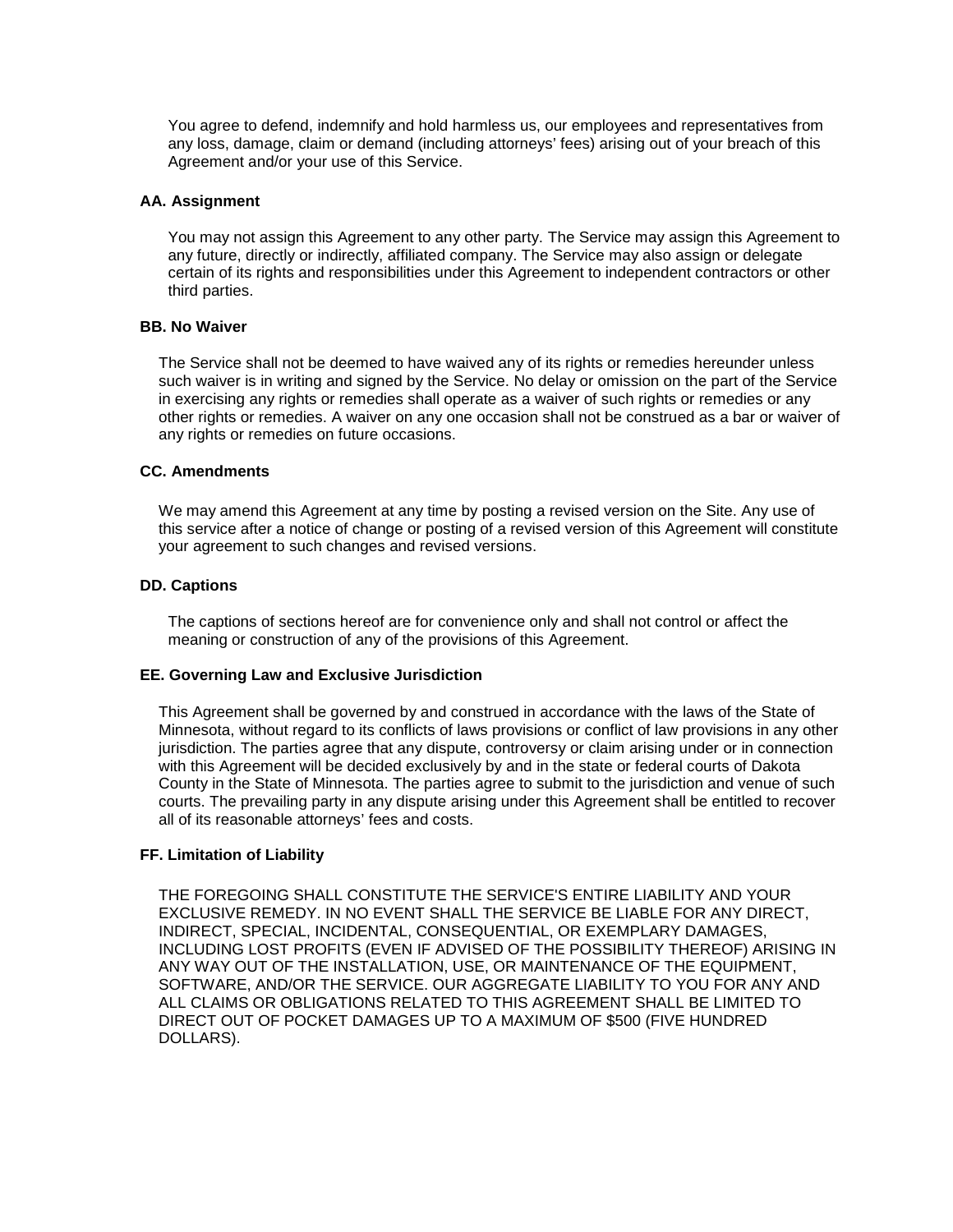## **GG. Severability**

If any provision of this Agreement is held to be invalid or unenforceable, such provision shall be struck and the remaining provisions shall be enforced.

## **VII. External Transfer Service**

## **A. General Provisions**

External Transfers can be used to transfer funds between a Designated Account and an External Account ("External Transfers"). With respect to this service, the term "Designated Account" means a checking or savings Account you have with us that you have designated as your Account for External Transfers. The term "External Account" shall mean a checking or savings accounts held by institutions other than us and registered for External Transfers. You must be the account holder of the External Account. To activate External Transfers you must have at least one eligible Account with us.

## **B. Limits on External Transfers**

Transfers to or from External Accounts may be made in amounts of up to \$2,500 per External Transfer or a maximum of \$6,000 per rolling 30 day period in the aggregate from all your combined Accounts, except as otherwise noted below and provided that such transfers may not exceed the available balance in your Designated Account plus any available overdraft protection balance. Notwithstanding the foregoing, for security reasons, we may further limit the amount or number of External Transfers you can make on a daily or monthly basis, or in the aggregate.

## **C. Cutoff Times**

Requests for External Transfers that we receive by 2:00 pm CST on any Business Day (the "Cutoff Time") will begin processing on the same day. Requests for External Transfers received after the Cutoff Time on any Business Day will begin processing on the following Business Day. Transfers to an External Account will be deducted from your Designated Account held by us on the "Send On" date and will usually be reflected in your External Account on the "Deliver By" date. There must be adequate funds in your Designated Account at the time we attempt the deduction or your request will not be processed. Transfers to and from External Accounts are subject to the processing times of the financial institution holding your External Accounts. Instructions entered via the External Transfer service may be cancelled until the Cutoff Time on the "Send On" date.

## **D. Applicable Rules**

Transfer instructions relating to External Accounts and the transmission and issuance of data related to such instructions shall be received pursuant to the terms of this Agreement and the rules of the National Automated Clearing House Association ("NACHA") and the applicable automated clearing house ("Regional ACH") (collectively, the "Rules") and you and we agree to be bound by such Rules as in effect from time to time. In accordance with such Rules, any credit to your Designated Account held by us or your External Account shall be provisional until such credit has been finally settled by us or the third party institution which holds your External Account, as the case may be. You acknowledge that you have received notice of this requirement and of the fact that if we do not receive final settlement for a transfer for any reason, we shall charge back the amount of such transfer to the applicable Designated Account or any other of your accounts or claim a refund from you.

## **E. Lines of Credit**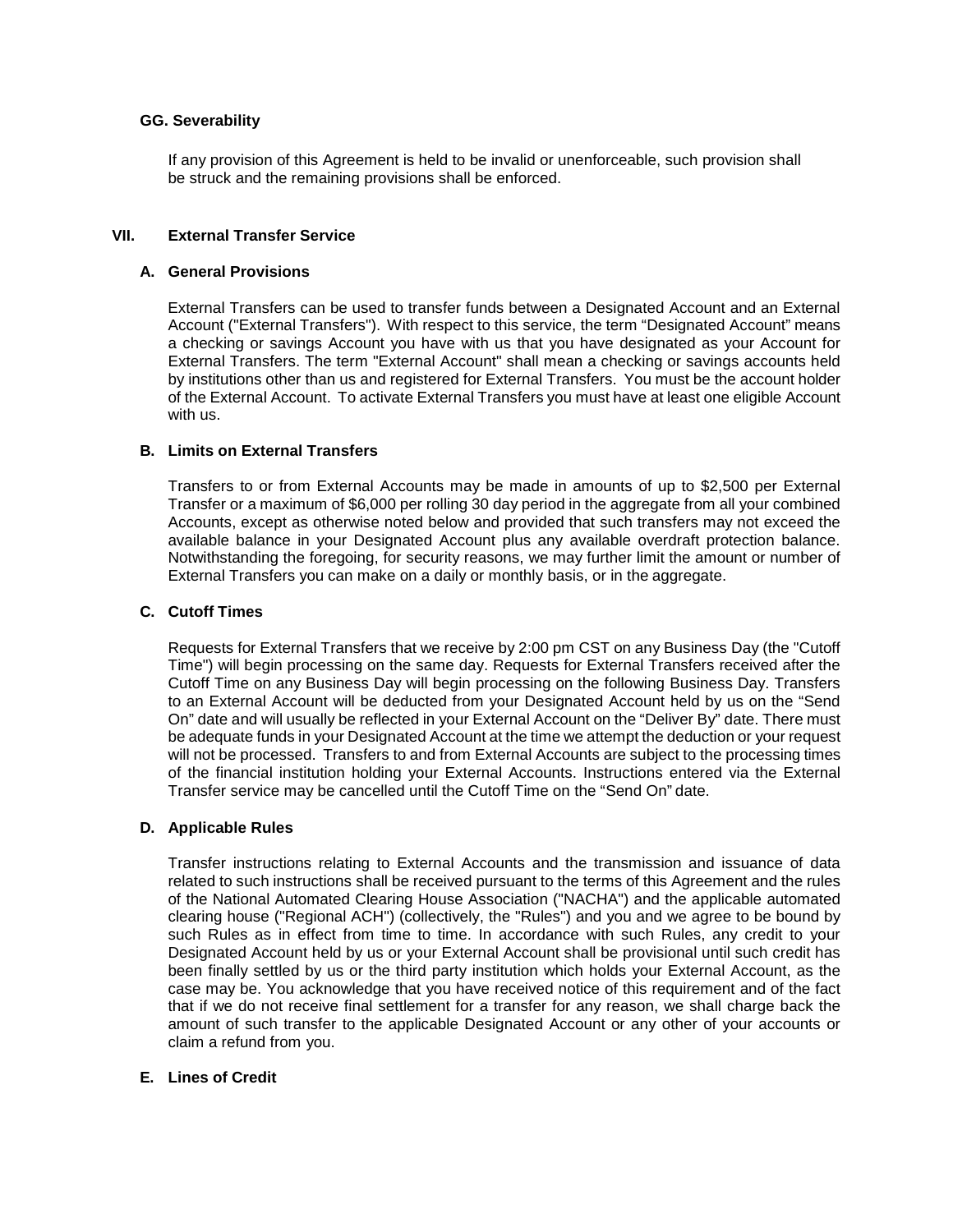External Transfers made from any line of credit account will be treated as an advance on such line of credit, and in addition to accruing interest under the terms of your line of credit agreement, will also be subject to all other terms and limitations on advances thereunder.

### **VIII. Notices and Communication**

### **A. General Provisions**

Except as expressly provided otherwise in this Agreement, you agree that we may provide you notices and other information regarding your Account(s), Online Banking Services, or CU Online (collectively "**Account Related Information**") through mail, electronically, by phone or by other means available. If there is more than one owner on your Account, we may send Account Related Information to any one of them. Any notice or Account Related Information we send you will be effective when mailed, sent electronically or otherwise made available to you. The person receiving the notice is responsible for providing copies of all Account Related Information to all joint owners and Authorized Representatives. We reserve the right at all times to communicate all Account Related Information to you through the U.S. Postal Service or overnight courier, at our sole option.

Any notice you send us will not be effective until we actually receive it and have a reasonable opportunity to act on it. You assume the risk of loss in the mail or otherwise in transit.

## **B. Consent to Communication**

You expressly agree that we may from time to time make telephone calls and send emails and text messages to you in order for us to:

- service your Accounts and Online Bank Services,
- collect any amount you may owe, or
- discuss our relationship, products and services with you.

The ways we may call you include using prerecorded/artificial voice messages and/or through the use of an automatic dialing device. We may call you and send email or text messages to you at any telephone number or email address you have provided to us, including mobile/cellular telephone numbers that could result in charges to the owner of the telephone account. Emails and text messages sent to others pursuant to your instructions and on your behalf may identify you by name and may state that we are sending them on your behalf and according to your instructions. In the event you ever withdraw this consent, and notwithstanding that withdrawal, you expressly authorize us to use any of the methods described above to send you messages confirming your instructions sent to us via SMS text message, including a confirmation from us in the event you withdraw your consent.

## **C. Communicating with Us by Email**

CU Online provides an option for you to communicate with us by email and by in-session secure messaging. Through these channels, you may send us questions about your Account(s) or maintenance and/or problem resolution issues, or to give comments regarding your satisfaction with your banking services. Email is not a secure method of communication over the Internet and we recommend you do not send confidential information (e.g. social security number or account numbers) by email. However, the in-session secure messaging option offered within CU Online is secure. You cannot use email to initiate transactions on your Accounts. To initiate a transaction to or from one of your Accounts, please use the appropriate functions within CU Online or call us at 800-692-2274.

#### **D. Changes to Contact Information**

You agree that you will notify us immediately in the event of a change to your contact information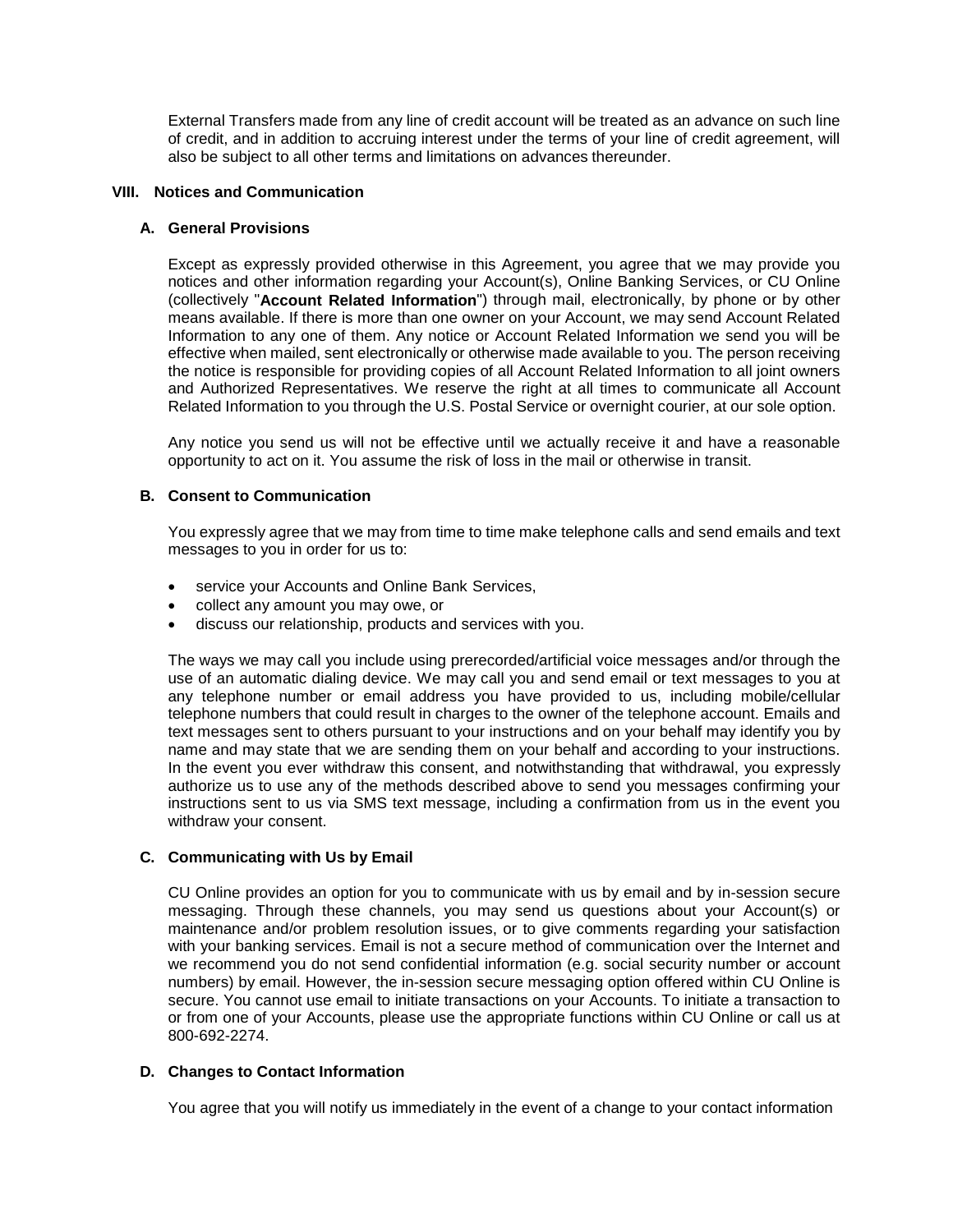(e.g. mailing address, email address, phone number). Address changes may be initiated:

- at your request. You may instruct us to change the contact information to which we send notices or Account Related Information concerning your Account at any time by contacting us at 800- 692-2274 or notifying us in writing at Wings Financial Credit Union, attn.: Account Services, 14985 Glazier Avenue, Apple Valley, Minnesota 55124. Changes to your email address may also be made through CU Online.
- if we receive an address change notice from the U.S. Postal Service.
- if we receive information from another party in the business of providing correct address information that the address in our records no longer corresponds to your address.

We may act on any instruction purportedly made on your behalf within a reasonable time after we receive such instruction. Unless you instruct us otherwise, we may in our sole discretion change the postal or email address only for the account(s) you specify or for all or some of your other account(s) with us.

## **IX. Third-Party Service Providers, Software and Content; Limitations**

#### **A. Third-Party Service Providers**

We may use third-party service providers acting on our behalf to assist us in offering one or more of the Online Banking Services provided through CU Online. You agree that we have the right under this Agreement to delegate to such third-party service providers some or all of our rights and performance obligations that we have under this Agreement, and that our third-party service providers will be third-party beneficiaries of this Agreement and will be entitled to all the rights and protections that this Agreement provides to us. Our third-party service providers are required to adhere to Wings' strict standards of security and privacy protection. When using our Bill Payer service, paper checks processed by nonaffiliated third parties may show that they were drawn on a third-party service provider rather than on us.

In the event any third-party service provider is unavailable or we determine, in our discretion, that we cannot continue providing any third-party service provider network access, we may discontinue the related Online Banking Service or may provide such service through an alternate third-party service provider. In such situations, we will have no liability for the unavailability of access. We will not be responsible for any services you receive from third-party service providers unless required by applicable law.

## **B. Third-Party Software**

From time to time, we may offer third-party software tools and products that you may elect to install on your computer (collectively "**Third-Party Software**"). CU Online may also provide a download option for Accounts that allows you to download certain information into Quicken™, QuickBooks™, , and Microsoft™ Excel if you have installed one or more of these programs on your computer. You are responsible for obtaining a valid and separate license agreement with the provider of the Third-Party Software.

- 1. When using Third-Party Software to download certain information about your Accounts, certain limitations and restrictions apply, including, without limitation:
	- **1.** account information in your Accounts may reflect transactions as of a prior time period and may not be current as of the point in time that you download such information;
	- **2.** statements generated by us are the official record of account transactions, positions and balances, and that the information you download is for tracking purposes only and should not be considered an official record;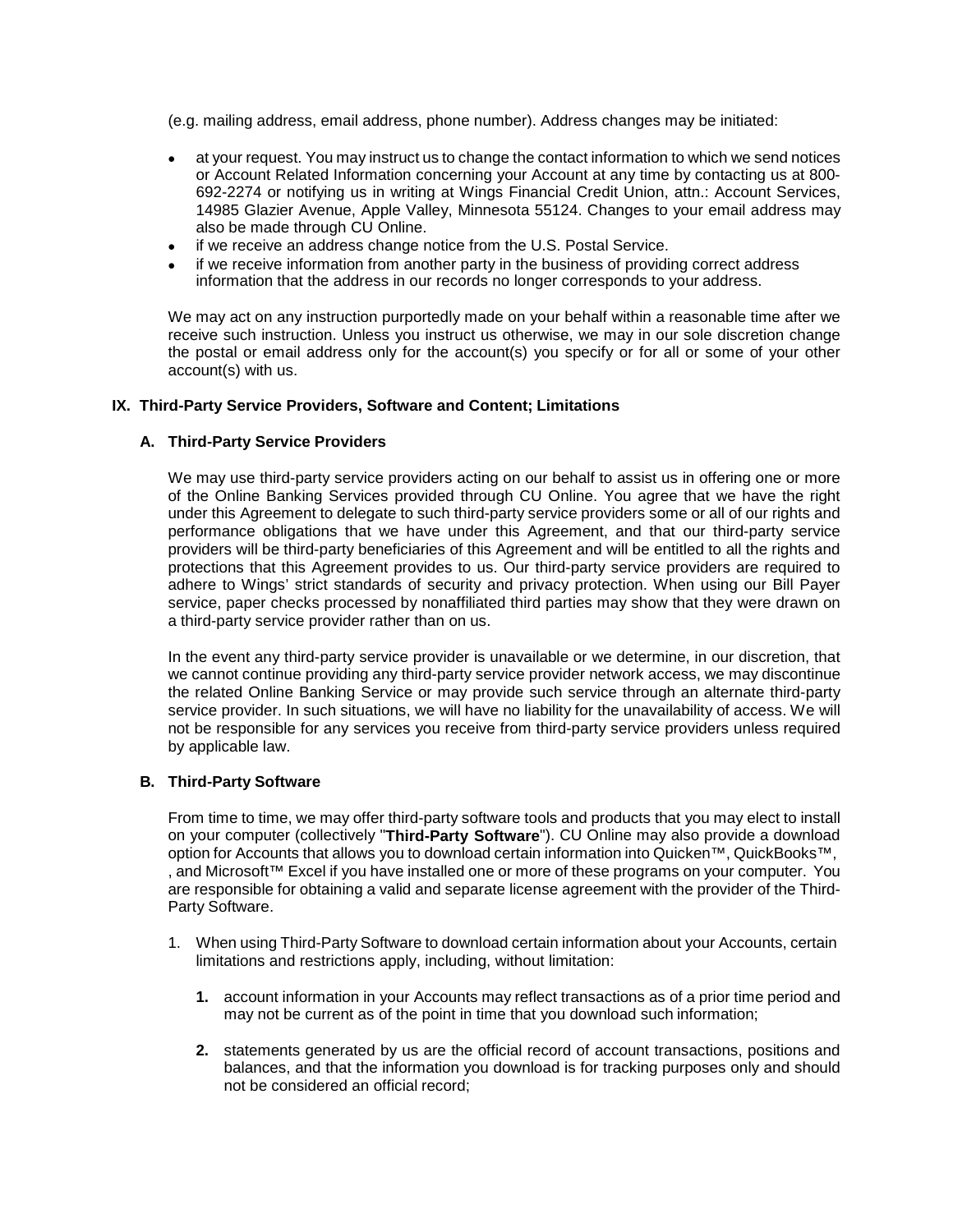- **3.** information you can download may not include all of your account activity;
- **4.** not all of the information in your Accounts can be downloaded into your Third-Party Software;
- **5.** the account information that you download to your Third-Party Software will not be automatically updated by us, and you agree and acknowledge that you will have to update the Account information by downloading more current information from your Accounts; and
- 2. You agree and understand that:
	- **1.** you assume all risk that any Third-Party Software you download and install, or any information you enter into the Third-Party Software or download using the Third-Party Software may be accessed by unauthorized third parties;
	- **2.** if you use the Third-Party Software to transmit information, you and the Third-Party-Software provider are responsible for the security and confidentiality of thatinformation;
	- **3.** the Account information you download through Third-Party Software is provided to you "as is" and "as available";
	- **4.** you are solely responsible for acquiring and maintaining a computer or other electronic device that has capabilities of handling and accessing the Third-Party Software, including any necessary equipment such as a modem, and that you are responsible for all costs associated with accessing the Third-Party Software;
	- **5.** we are not liable for any loss, damages or expenses of any kind as a result of your reliance upon the Account information downloaded through Third-Party Software, which may not be the most updated information and may not include pending transactions;
	- **6.** any Third-Party Software that you download is done at your own risk and you alone are responsible for any damage that might occur to the computer or other electronic device to which you download any Third-Party Software, or any loss or corruption of data that might occur as a result of the downloading or its installation in a computer or other electronic device; and
	- **7.** we will not be liable to you for your inability to use the Third-Party Software; the accuracy, timeliness, loss or corruption, or misdelivery of any Account information or any other information processed by the Third-Party Software; or unauthorized access to your Accounts or to your account information and any misappropriation, or alteration, of your account information or data as a result of your installation or use of the Third-Party Software.

## **C. Third-Party Content**

From time to time, we may offer information, commentary, and tools supplied by companies that are not affiliated with us ("**Third Party Content**"). All of the Third-Party Content available through CU Online is labeled as such, and may be available either in a frame, via a hyperlink, or simply posted to CU Online. We do not own any interest in Third-Party Content. We do not edit, review, or endorse any Third-Party Content.

## **X. Privacy**

All information gathered from you in connection with using CU Online will be governed by the provisions of your other Account Documentation governing your Account(s) and the Wings' privacy policy that was previously provided to you in connection with your Account(s).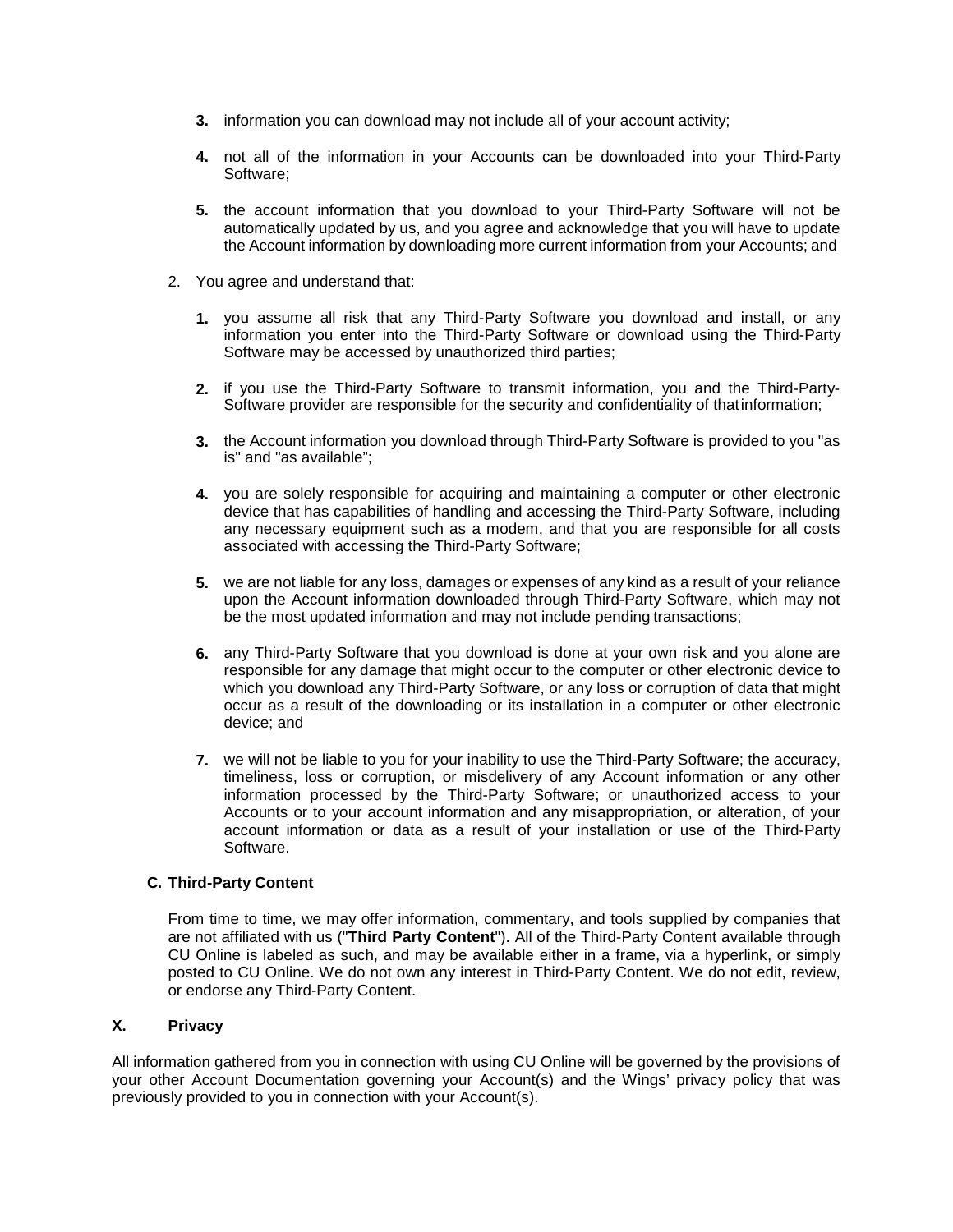## **XI. Disclaimer of Warranties; Limitations of our Liability and Obligations to You; Your Agreement to Indemnify us Against Certain Losses**

## **A. Disclaimer of Warranties**

To the fullest extent permitted by law, we make no warranties of any kind for CU Online or the Online Banking Services, either express or implied, including but not limited to, implied warranties of merchantability or fitness for a particular purpose. We do not warrant that CU Online will be uninterrupted or error free, that defects will be corrected, or that CU Online is free of viruses or other harmful components.

## **B. Limitations of Our Liability and Obligations to You**

To the fullest extent permitted by law and by our other Account Documentation with you, we will not be liable for or obligated to honor, in whole or in part, any transaction or instruction in the following instances:

- Due to your actions or omissions, or those of third parties which are not within our immediate and reasonable control;
- Due to your negligence or breach of any agreement with us;
- If we are unable to confirm to our satisfaction the authority of any person to act onyour behalf;
- If, through no fault of ours, you do not have adequate funds in your Account to complete the transaction, or if that account has been closed, or if withdrawals from that account have been prohibited by court order such as a garnishment or other legal process;
- If you have not properly followed our instructions, or if your computer malfunctions or fails, or if CU Online or any part of the electronic funds transfer system network was not working properly and this problem should have been apparent to you at the time you attempted to make the transaction;
- If we reasonably believe a transaction is fraudulent or unauthorized;
- Due to scheduled system outages or circumstances beyond our reasonable control despite reasonable precautions that we have taken (e.g. delays or losses caused by telecommunications or internet outages, postal strikes, actions by third parties, equipment failures and acts of God).
- If the transaction or instruction is not in accordance with applicable law, our policies and procedures, or any term or condition of this Agreement or any other Account Documentation;
- Due to any ambiguity, inaccuracy or omission in any instruction or information provided tous;
- Due to your failure to initiate the transaction or instruction within the time requirements communicated by us;
- If we have other reasonable cause not to honor the transaction for our or your protection.

We shall only be liable to you for our gross negligence or willful misconduct in performing the services provided for herein, unless otherwise required by law. We do not make any representation that any content or use of CU Online is appropriate or available for use in locations outside of the continental United States, Alaska or Hawaii.

In no event will we or any of our officers, directors, shareholders, parents, subsidiaries, affiliates, agents, licensors, or third-party service providers be liable for any consequential (including without limitation, loss of data, files, profit or goodwill or the costs of procurement of substitute goods or service) indirect, incidental, special or punitive damages, whether in an action under contract, negligence or any other theory, arising out of or in connection with this Agreement, CU Online, or the inability to use CU Online, even if advised of the possibility of such damages.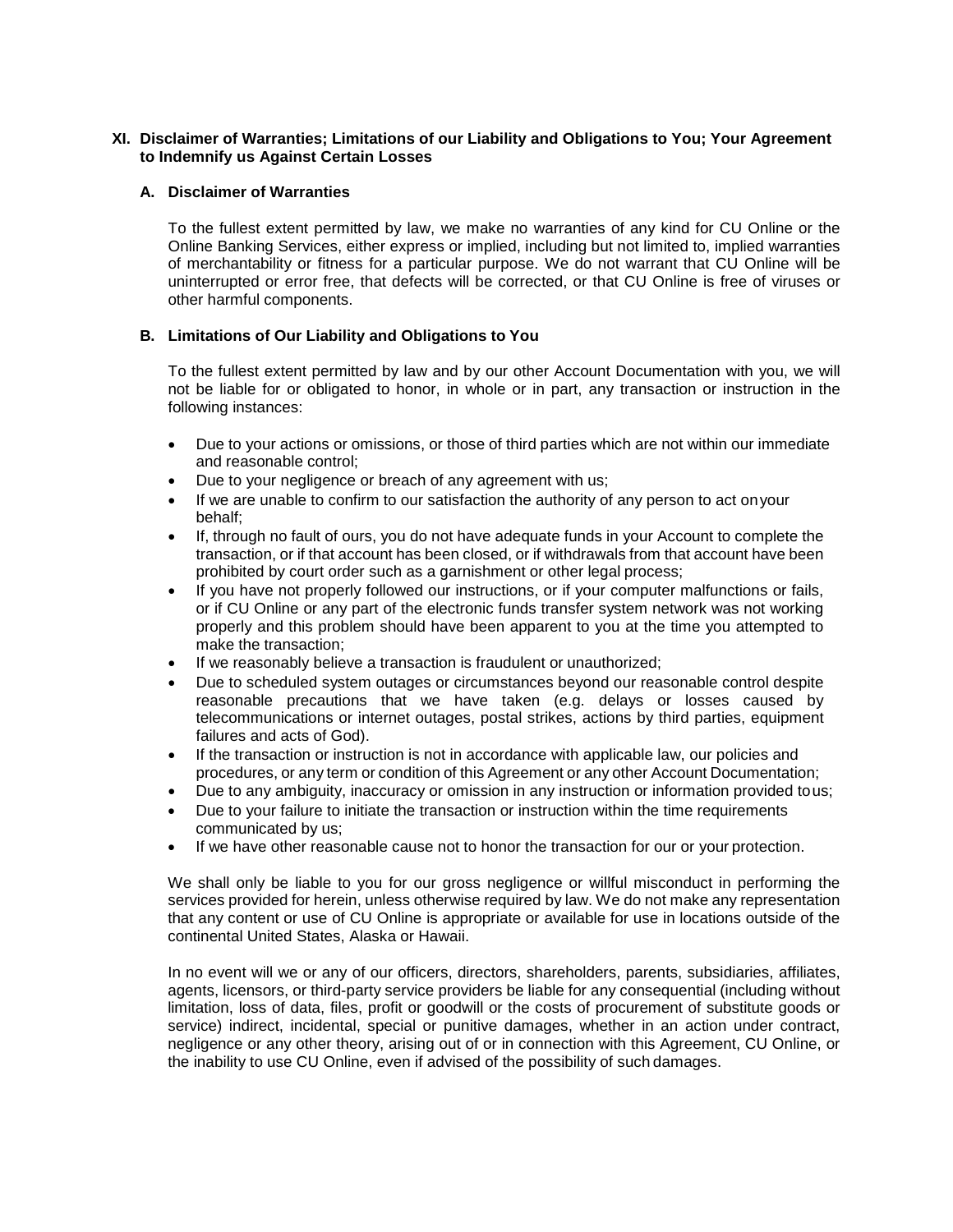## **C. Your Additional Responsibilities**

You are responsible for:

- actions that may be taken by anyone using CU Online after signing in with your Security Information, except as otherwise set forth herein or in the Account Documentation governing your Accounts. We are entitled to rely and act upon instructions received using your Security Information; and
- keeping your Security Information confidential and for ensuring that you have signed off from CU Online when your session is complete to prevent unauthorized persons from using CU Online.

You further agree that you will:

- not use CU Online for any illegal purposes;
- comply with all regulations, policies and procedures of networks through which you access and use CU Online;
- not use CU Online for any activity or use that may disrupt CU Online or the networks through which you access or use CU Online; and
- not access or attempt to access any account for which you have no access authorization, or duplicate, modify, distribute or display any of the data or files from any such account.

#### **D. Customer Indemnification Obligations**

Except to the extent that we are liable under the terms of this Agreement or another Account Documentation, you agree to indemnify, defend, and hold us, our affiliates, officers, directors, employees, consultants, agents, service providers, and licensors harmless from any and all thirdparty claims, liability, damages, and/or costs (including but not limited to reasonable attorney's fees) arising from:

- a third-party claim, action, or allegation of infringement, misuse, or misappropriation based on information, data, files, or other materials submitted by you to us;
- any fraud, manipulation, misuse or other breach of this Agreement or CU Online by you or your Authorized Representatives;
- your violation of any law or rights of a third party; or

We reserve the right, at our own expense, to assume the exclusive defense and control of any matter otherwise subject to indemnification by you, in which event you will cooperate with us in asserting any available defenses. You will not settle any action or claims on our behalf without our prior written consent. This indemnification is provided without regard to whether our claim for indemnification is due to the use of CU Online by you or your Authorized Representatives.

#### **XII. Miscellaneous Provisions**

#### **A. Amendments to this Agreement**

**Except as otherwise required by law, we may in our sole discretion change the terms of this Agreement from time to time. This may include adding new or different terms to, or removing terms from, this Agreement. When changes are made we will update this Agreement on CU Online**. CU Online will be updated on the effective date, unless an immediate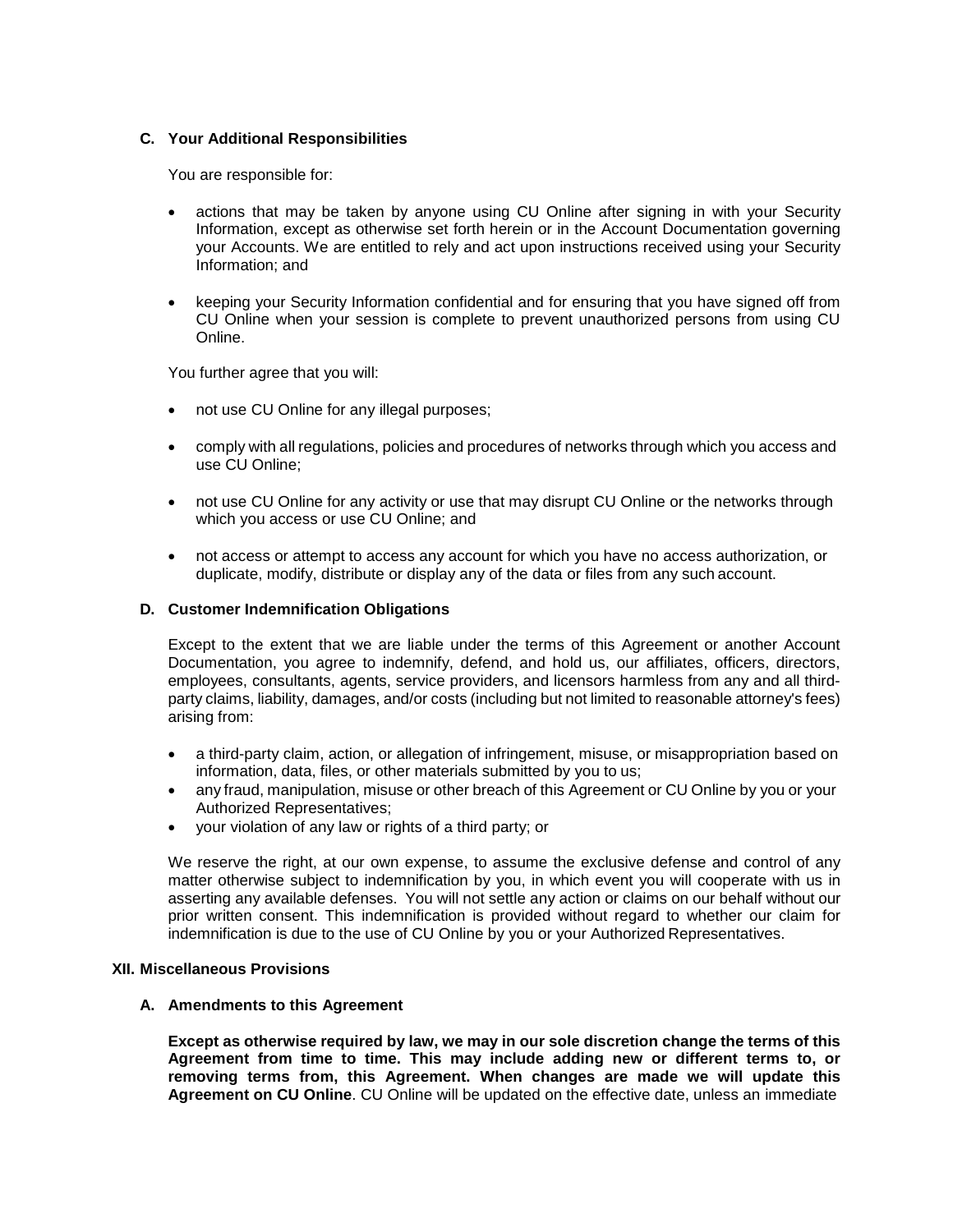change is necessary to maintain the security of the system or unless a law, rule or regulation requires that it be updated an earlier time. You will be notified as soon as possible when any changes are made which materially affect your rights, such as changes regarding how your information is maintained or used, or significant changes to the terms of this Agreement. By continuing to use CU Online after we send you notice of any change, you agree to the change. Changes to fees or terms applicable to Accounts or certain Online Banking Services are governed by the Account Documentation otherwise governing each Account or Online Banking Service.

## **B. Governing Law; Arbitration; Venue; Jury Trial Waiver**

This Agreement will be read and interpreted according to the laws of the State of Minnesota, without regard to conflict-of-law rules. If a dispute arises between us with respect to this Agreement, its enforcement or our Online Banking Services, either of us may require that it be settled by binding arbitration in accordance with the arbitration provisions contained in the Account Documentation governing the applicable Account or Online Bank Service. Minnesota state courts and U.S. federal courts located in Minneapolis, Minnesota, will otherwise be the only courts where legal actions regarding this Agreement can be brought. In any legal action or claim regarding this Agreement, the prevailing party will be entitled to recover costs and reasonable attorney fees.

### **YOU AND WE EACH WAIVE ANY AND ALL RIGHTS TO A TRIAL BY JURY IN ANY ACTION, PROCEEDING OR COUNTERCLAIM RELATING TO ANY MATTER WHATSOEVER ARISING OUT OF OR IN ANY WAY CONNECTED WITH THIS AGREEMENT OR ANY TRANSACTION HEREUNDER**.

## **C. Assignment**

We may assign our interest in this Agreement to any now-existing or future direct or indirect subsidiary of Wings; however, you may not assign or transfer this Agreement. We may also assign or delegate certain of our rights and responsibilities under this Agreement to independent contractors or other third parties.

## **D. Relationship Between This Agreement and Other Account Documentation You Have With Us**

Unless this Agreement specifically states otherwise, if there is a conflict between the terms and conditions contained in this Agreement and the terms and conditions of any other Account Documentation between you and us, or any other such agreement has terms that are not specifically addressed in this Agreement, then the other agreement will control and take precedence. The other agreement will only control with respect to the Account or Online Banking Service it is associated with, and only to the extent necessary to resolve the conflict or inconsistency. Additional provisions regarding online services or features that appear in the specific Account Documentation for your Account or Online Banking Service, but that do not appear in this Agreement, will apply. As an exception to the general rule described in this Section, if any other Account Documentation you have with us includes terms that address your online access to an Account, this Agreement will control and take precedence in resolving any inconsistencies between this Agreement and the terms in the other agreement that address online access.

## **E. Entire Agreement; Severability**

Together with other applicable Account Documentation, this Agreement represents the agreement between you and us regarding CU Online and merges and supersedes all previous and contemporaneous written or oral agreements and understandings regarding the subject of online access. Each of the rules, terms, and conditions set forth in this Agreement stand alone. Any term or condition contained in this Agreement which is inconsistent with the laws governing CU Online will be deemed to have been modified by us and applied in a manner consistent with such laws.